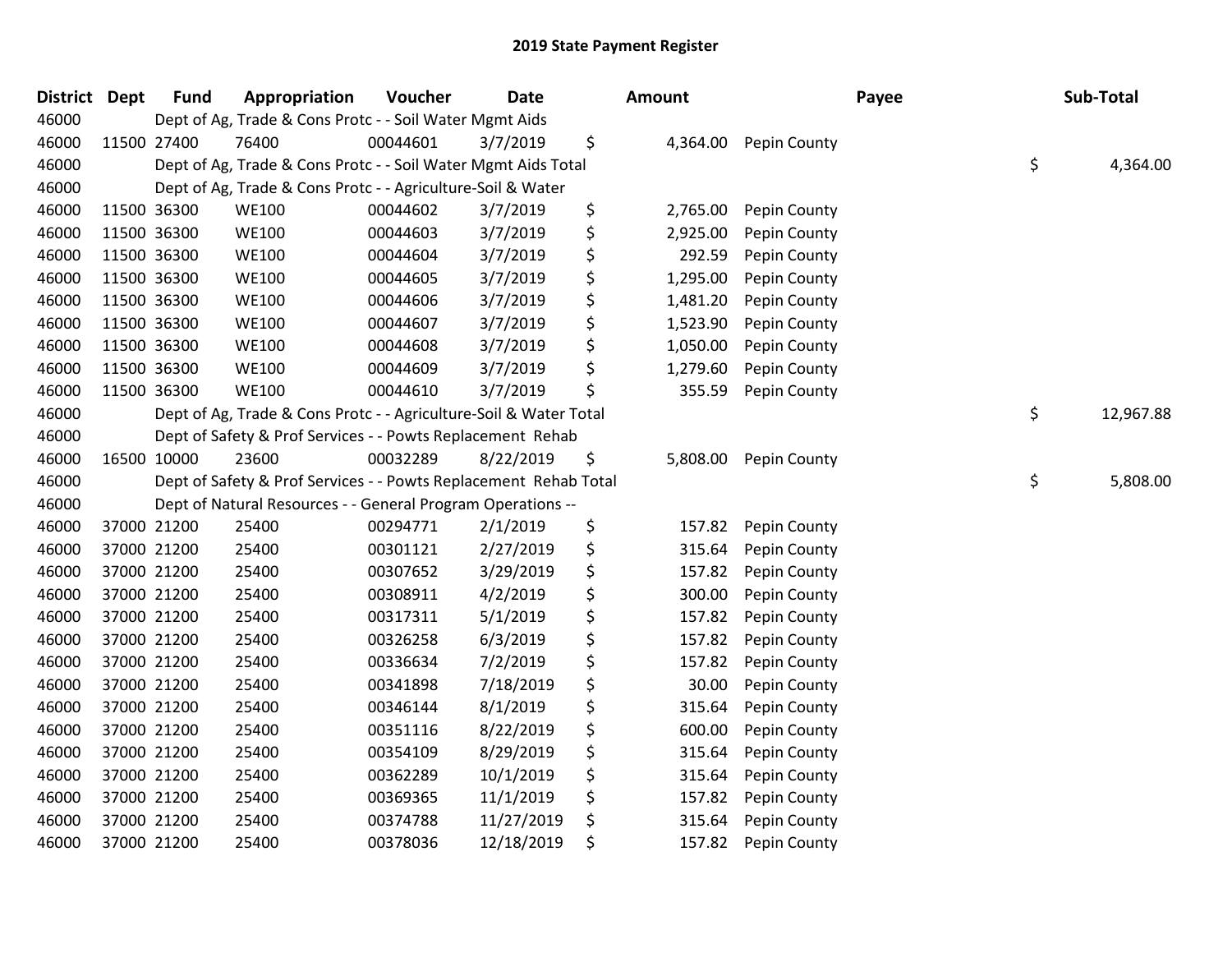| <b>District</b> | <b>Dept</b> | <b>Fund</b> | Appropriation                                                      | Voucher  | <b>Date</b> |    | Amount    |              | Payee | Sub-Total       |
|-----------------|-------------|-------------|--------------------------------------------------------------------|----------|-------------|----|-----------|--------------|-------|-----------------|
| 46000           |             | 37000 21200 | 25400                                                              | 00378036 | 12/19/2019  | \$ | 157.82    | Pepin County |       |                 |
| 46000           |             |             | Dept of Natural Resources - - General Program Operations -- Total  |          |             |    |           |              |       | \$<br>3,770.76  |
| 46000           |             |             | Dept of Natural Resources - - GPO--State Funds                     |          |             |    |           |              |       |                 |
| 46000           |             | 37000 21200 | 36100                                                              | 00294771 | 2/1/2019    | \$ | 78.91     | Pepin County |       |                 |
| 46000           |             | 37000 21200 | 36100                                                              | 00301121 | 2/27/2019   | \$ | 157.82    | Pepin County |       |                 |
| 46000           |             | 37000 21200 | 36100                                                              | 00307652 | 3/29/2019   | \$ | 78.91     | Pepin County |       |                 |
| 46000           |             | 37000 21200 | 36100                                                              | 00317311 | 5/1/2019    | \$ | 78.91     | Pepin County |       |                 |
| 46000           |             | 37000 21200 | 36100                                                              | 00326258 | 6/3/2019    | \$ | 78.91     | Pepin County |       |                 |
| 46000           |             | 37000 21200 | 36100                                                              | 00336634 | 7/2/2019    | \$ | 78.91     | Pepin County |       |                 |
| 46000           |             | 37000 21200 | 36100                                                              | 00346144 | 8/1/2019    | \$ | 157.82    | Pepin County |       |                 |
| 46000           |             | 37000 21200 | 36100                                                              | 00354109 | 8/29/2019   | \$ | 157.82    | Pepin County |       |                 |
| 46000           |             | 37000 21200 | 36100                                                              | 00362289 | 10/1/2019   | \$ | 157.82    | Pepin County |       |                 |
| 46000           |             | 37000 21200 | 36100                                                              | 00369365 | 11/1/2019   | \$ | 78.91     | Pepin County |       |                 |
| 46000           |             | 37000 21200 | 36100                                                              | 00374788 | 11/27/2019  | \$ | 157.82    | Pepin County |       |                 |
| 46000           |             | 37000 21200 | 36100                                                              | 00378036 | 12/18/2019  | \$ | 78.91     | Pepin County |       |                 |
| 46000           |             | 37000 21200 | 36100                                                              | 00378036 | 12/19/2019  | \$ | 78.91     | Pepin County |       |                 |
| 46000           |             |             | Dept of Natural Resources - - GPO--State Funds Total               |          |             |    |           |              |       | \$<br>1,420.38  |
| 46000           |             |             | Dept of Natural Resources - - Wildlife Damage Claims & Abat        |          |             |    |           |              |       |                 |
| 46000           |             | 37000 21200 | 55300                                                              | 00304037 | 3/29/2019   | \$ | 9,439.73  | Pepin County |       |                 |
| 46000           |             |             | Dept of Natural Resources - - Wildlife Damage Claims & Abat Total  |          |             |    |           |              |       | \$<br>9,439.73  |
| 46000           |             |             | Dept of Natural Resources - - Ra- Snowmobile Trail Areas           |          |             |    |           |              |       |                 |
| 46000           |             | 37000 21200 | 57500                                                              | 00297341 | 2/8/2019    | \$ | 4,580.92  | Pepin County |       |                 |
| 46000           |             | 37000 21200 | 57500                                                              | 00346856 | 8/5/2019    | \$ | 32,910.20 | Pepin County |       |                 |
| 46000           |             | 37000 21200 | 57500                                                              | 00360390 | 10/7/2019   | \$ | 4,451.57  | Pepin County |       |                 |
| 46000           |             | 37000 21200 | 57500                                                              | 00367367 | 10/25/2019  | \$ | 16,935.00 | Pepin County |       |                 |
| 46000           |             | 37000 21200 | 57500                                                              | 00374688 | 11/26/2019  | S  | 17,955.00 | Pepin County |       |                 |
| 46000           |             |             | Dept of Natural Resources - - Ra- Snowmobile Trail Areas Total     |          |             |    |           |              |       | \$<br>76,832.69 |
| 46000           |             |             | Dept of Natural Resources - - Resaids - Pymt In Lieu Tax Fed       |          |             |    |           |              |       |                 |
| 46000           |             | 37000 21200 | 58400                                                              | 00364669 | 10/15/2019  | \$ | 247.00    | Pepin County |       |                 |
| 46000           |             |             | Dept of Natural Resources - - Resaids - Pymt In Lieu Tax Fed Total |          |             |    |           |              |       | \$<br>247.00    |
| 46000           |             |             | Dept of Natural Resources - - GPO--State Funds                     |          |             |    |           |              |       |                 |
| 46000           |             | 37000 21200 | 86100                                                              | 00306006 | 4/5/2019    | \$ | 6.00      | Pepin County |       |                 |
| 46000           |             |             | Dept of Natural Resources - - GPO--State Funds Total               |          |             |    |           |              |       | \$<br>6.00      |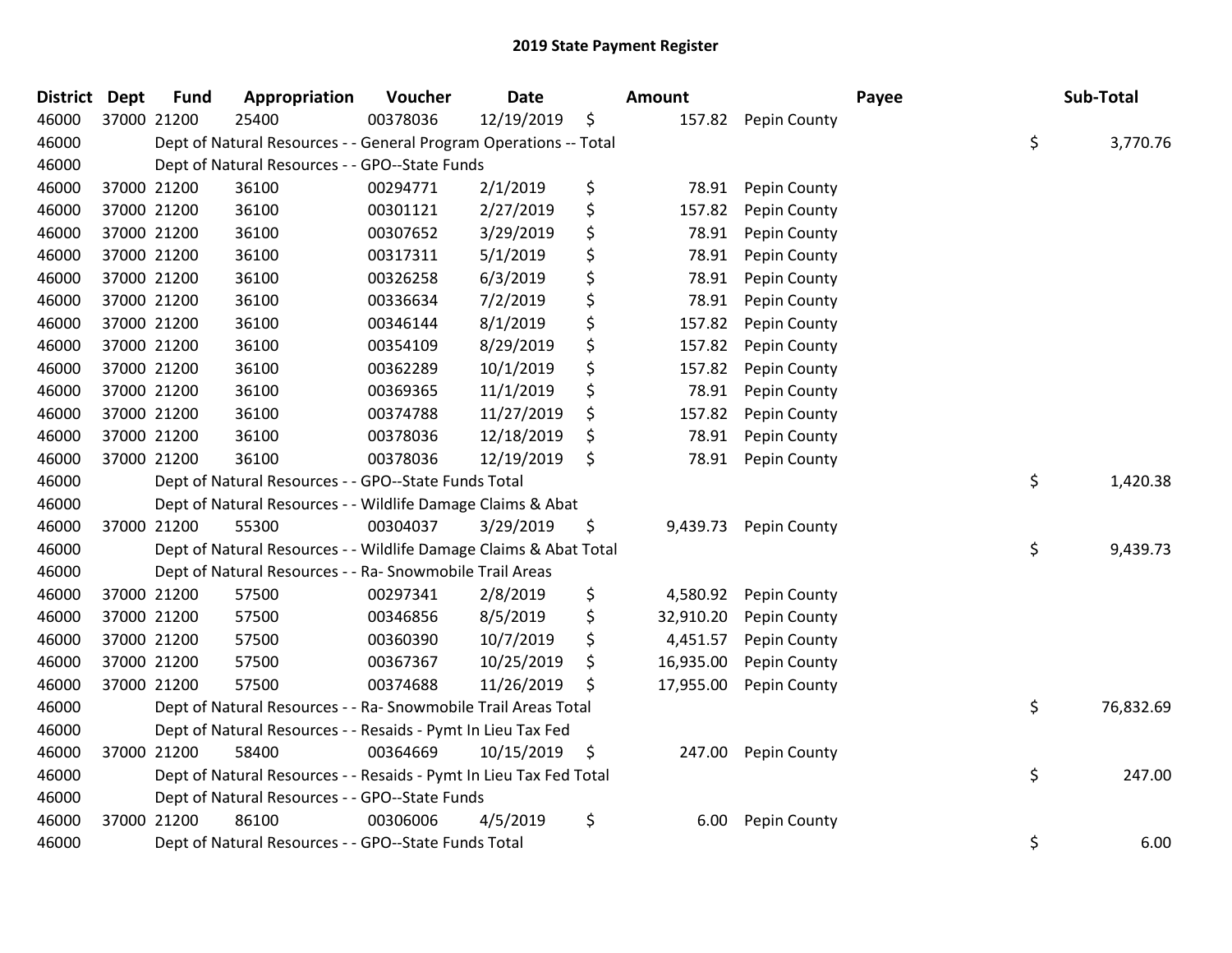| District | <b>Dept</b> | <b>Fund</b> | Appropriation                                                      | Voucher  | <b>Date</b> | <b>Amount</b>    |              | Payee | Sub-Total  |
|----------|-------------|-------------|--------------------------------------------------------------------|----------|-------------|------------------|--------------|-------|------------|
| 46000    |             |             | Dept of Natural Resources - - GPO-Environmental Fund               |          |             |                  |              |       |            |
| 46000    |             | 37000 27400 | 46100                                                              | 00329973 | 6/19/2019   | \$<br>10.00      | Pepin County |       |            |
| 46000    |             |             | Dept of Natural Resources - - GPO-Environmental Fund Total         |          |             |                  |              | \$    | 10.00      |
| 46000    |             |             | Dept of Natural Resources - - Fin Asst For Responsible Units       |          |             |                  |              |       |            |
| 46000    |             | 37000 27400 | 67000                                                              | 00323052 | 5/22/2019   | \$<br>65,277.52  | Pepin County |       |            |
| 46000    |             |             | Dept of Natural Resources - - Fin Asst For Responsible Units Total |          |             |                  |              | \$    | 65,277.52  |
| 46000    |             |             | Dept of Natural Resources - - Recycling Consolidation Grants       |          |             |                  |              |       |            |
| 46000    |             | 37000 27400 | 67300                                                              | 00323052 | 5/22/2019   | \$<br>2,076.59   | Pepin County |       |            |
| 46000    |             |             | Dept of Natural Resources - - Recycling Consolidation Grants Total |          |             |                  |              | \$    | 2,076.59   |
| 46000    |             |             | Dept of Natural Resources - - Land Acquisition                     |          |             |                  |              |       |            |
| 46000    |             | 37000 36300 | TA100                                                              | 00326562 | 6/4/2019    | \$<br>6.00       | Pepin County |       |            |
| 46000    |             |             | Dept of Natural Resources - - Land Acquisition Total               |          |             |                  |              | \$    | 6.00       |
| 46000    |             |             | WI Dept of Transportation - - Eldly&Disa Co/Aid Sf                 |          |             |                  |              |       |            |
| 46000    |             | 39500 21100 | 16800                                                              | 00340243 | 1/9/2019    | \$<br>72,389.00  | Pepin County |       |            |
| 46000    |             |             | WI Dept of Transportation - - Eldly&Disa Co/Aid Sf Total           |          |             |                  |              | \$    | 72,389.00  |
| 46000    |             |             | WI Dept of Transportation - - Hwy Sfty Loc Aid Ffd                 |          |             |                  |              |       |            |
| 46000    |             | 39500 21100 | 18500                                                              | 00435004 | 9/17/2019   | \$<br>4,000.00   | Pepin County |       |            |
| 46000    |             |             | WI Dept of Transportation - - Hwy Sfty Loc Aid Ffd Total           |          |             |                  |              | \$    | 4,000.00   |
| 46000    |             |             | WI Dept of Transportation - - Trans Aids To Co.-Sf                 |          |             |                  |              |       |            |
| 46000    |             | 39500 21100 | 19000                                                              | 00335818 | 1/7/2019    | \$<br>78,731.37  | Pepin County |       |            |
| 46000    |             | 39500 21100 | 19000                                                              | 00401143 | 7/1/2019    | \$<br>157,462.74 | Pepin County |       |            |
| 46000    |             | 39500 21100 | 19000                                                              | 00443961 | 10/7/2019   | \$<br>78,731.37  | Pepin County |       |            |
| 46000    |             |             | WI Dept of Transportation - - Trans Aids To Co.-Sf Total           |          |             |                  |              | \$    | 314,925.48 |
| 46000    |             |             | WI Dept of Transportation - - Local Rds, Grants Sf                 |          |             |                  |              |       |            |
| 46000    |             | 39500 21100 | 27000                                                              | 00418908 | 8/2/2019    | \$<br>52,319.25  | Pepin County |       |            |
| 46000    |             |             | WI Dept of Transportation - - Local Rds, Grants Sf Total           |          |             |                  |              | \$    | 52,319.25  |
| 46000    |             |             | WI Dept of Transportation - - Loc Rd Imp Prg St Fd                 |          |             |                  |              |       |            |
| 46000    |             | 39500 21100 | 27800                                                              | 00465329 | 11/29/2019  | \$<br>1,181.02   | Pepin County |       |            |
| 46000    |             | 39500 21100 | 27800                                                              | 00472806 | 12/18/2019  | \$<br>8,793.03   | Pepin County |       |            |
| 46000    |             |             | WI Dept of Transportation - - Loc Rd Imp Prg St Fd Total           |          |             |                  |              | \$    | 9,974.05   |
| 46000    |             |             | WI Dept of Transportation - - St Hwy Rehab, Sf                     |          |             |                  |              |       |            |
| 46000    |             | 39500 21100 | 36300                                                              | 00373998 | 4/19/2019   | \$<br>4.00       | Pepin County |       |            |
| 46000    |             | 39500 21100 | 36300                                                              | 00456353 | 11/4/2019   | \$<br>1,739.65   | Pepin County |       |            |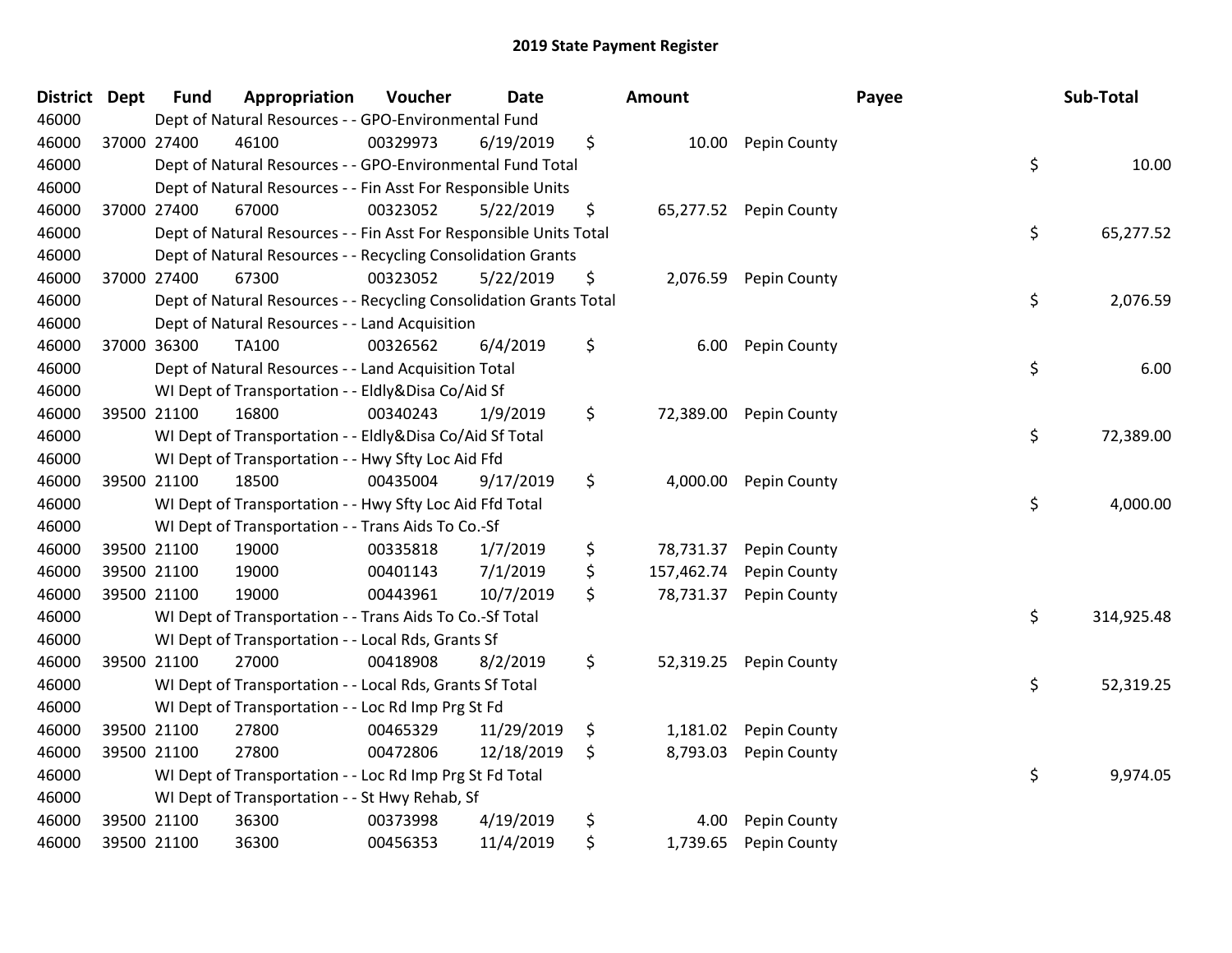| District Dept |             | <b>Fund</b> | Appropriation                                                | Voucher  | <b>Date</b> | Amount           |              | Payee | Sub-Total        |  |
|---------------|-------------|-------------|--------------------------------------------------------------|----------|-------------|------------------|--------------|-------|------------------|--|
| 46000         |             |             | WI Dept of Transportation - - St Hwy Rehab, Sf Total         |          |             |                  |              |       | \$<br>1,743.65   |  |
| 46000         |             |             | WI Dept of Transportation - - Routine Maint Sf               |          |             |                  |              |       |                  |  |
| 46000         |             | 39500 21100 | 36800                                                        | 00343927 | 1/18/2019   | \$<br>39,609.45  | Pepin County |       |                  |  |
| 46000         | 39500 21100 |             | 36800                                                        | 00355814 | 3/7/2019    | \$<br>62,677.86  | Pepin County |       |                  |  |
| 46000         | 39500 21100 |             | 36800                                                        | 00361921 | 3/19/2019   | \$<br>19,886.29  | Pepin County |       |                  |  |
| 46000         | 39500 21100 |             | 36800                                                        | 00369386 | 4/8/2019    | \$<br>13,557.05  | Pepin County |       |                  |  |
| 46000         | 39500 21100 |             | 36800                                                        | 00380866 | 5/29/2019   | \$<br>68,262.68  | Pepin County |       |                  |  |
| 46000         | 39500 21100 |             | 36800                                                        | 00384395 | 5/20/2019   | \$<br>104,780.05 | Pepin County |       |                  |  |
| 46000         | 39500 21100 |             | 36800                                                        | 00390638 | 6/7/2019    | \$<br>40,975.96  | Pepin County |       |                  |  |
| 46000         | 39500 21100 |             | 36800                                                        | 00395942 | 6/20/2019   | \$<br>34,959.99  | Pepin County |       |                  |  |
| 46000         | 39500 21100 |             | 36800                                                        | 00412985 | 7/18/2019   | \$<br>30,356.63  | Pepin County |       |                  |  |
| 46000         | 39500 21100 |             | 36800                                                        | 00426987 | 8/23/2019   | \$<br>30,195.52  | Pepin County |       |                  |  |
| 46000         | 39500 21100 |             | 36800                                                        | 00432103 | 9/10/2019   | \$<br>133,006.77 | Pepin County |       |                  |  |
| 46000         | 39500 21100 |             | 36800                                                        | 00440070 | 10/1/2019   | \$<br>50,746.44  | Pepin County |       |                  |  |
| 46000         | 39500 21100 |             | 36800                                                        | 00454093 | 10/28/2019  | \$<br>2,000.00   | Pepin County |       |                  |  |
| 46000         | 39500 21100 |             | 36800                                                        | 00456353 | 11/4/2019   | \$<br>26,534.10  | Pepin County |       |                  |  |
| 46000         | 39500 21100 |             | 36800                                                        | 00460584 | 11/12/2019  | \$<br>1,840.06   | Pepin County |       |                  |  |
| 46000         | 39500 21100 |             | 36800                                                        | 00467020 | 11/29/2019  | \$<br>36,477.64  | Pepin County |       |                  |  |
| 46000         | 39500 21100 |             | 36800                                                        | 00475422 | 12/30/2019  | \$<br>25,269.30  | Pepin County |       |                  |  |
| 46000         |             |             | WI Dept of Transportation - - Routine Maint Sf Total         |          |             |                  |              |       | \$<br>721,135.79 |  |
| 46000         |             |             | WI Dept of Transportation - - St Hwy Rehab, Lf               |          |             |                  |              |       |                  |  |
| 46000         | 39500 21100 |             | 37300                                                        | 00475422 | 12/30/2019  | \$<br>128.01     | Pepin County |       |                  |  |
| 46000         |             |             | WI Dept of Transportation - - St Hwy Rehab, Lf Total         |          |             |                  |              |       | \$<br>128.01     |  |
| 46000         |             |             | Department of Corrections - - Services For Community Correct |          |             |                  |              |       |                  |  |
| 46000         |             | 41000 10000 | 10200                                                        | 00263114 | 1/29/2019   | \$<br>191.31     | Pepin County |       |                  |  |
| 46000         | 41000 10000 |             | 10200                                                        | 00268113 | 2/22/2019   | \$<br>191.31     | Pepin County |       |                  |  |
| 46000         | 41000 10000 |             | 10200                                                        | 00274281 | 3/21/2019   | \$<br>191.31     | Pepin County |       |                  |  |
| 46000         | 41000 10000 |             | 10200                                                        | 00281472 | 4/25/2019   | \$<br>191.31     | Pepin County |       |                  |  |
| 46000         | 41000 10000 |             | 10200                                                        | 00287640 | 5/28/2019   | \$<br>191.31     | Pepin County |       |                  |  |
| 46000         |             | 41000 10000 | 10200                                                        | 00297033 | 7/11/2019   | \$<br>191.31     | Pepin County |       |                  |  |
| 46000         | 41000 10000 |             | 10200                                                        | 00301007 | 7/30/2019   | \$<br>194.18     | Pepin County |       |                  |  |
| 46000         | 41000 10000 |             | 10200                                                        | 00305701 | 8/26/2019   | \$<br>194.18     | Pepin County |       |                  |  |
| 46000         | 41000 10000 |             | 10200                                                        | 00310144 | 9/26/2019   | \$<br>194.18     | Pepin County |       |                  |  |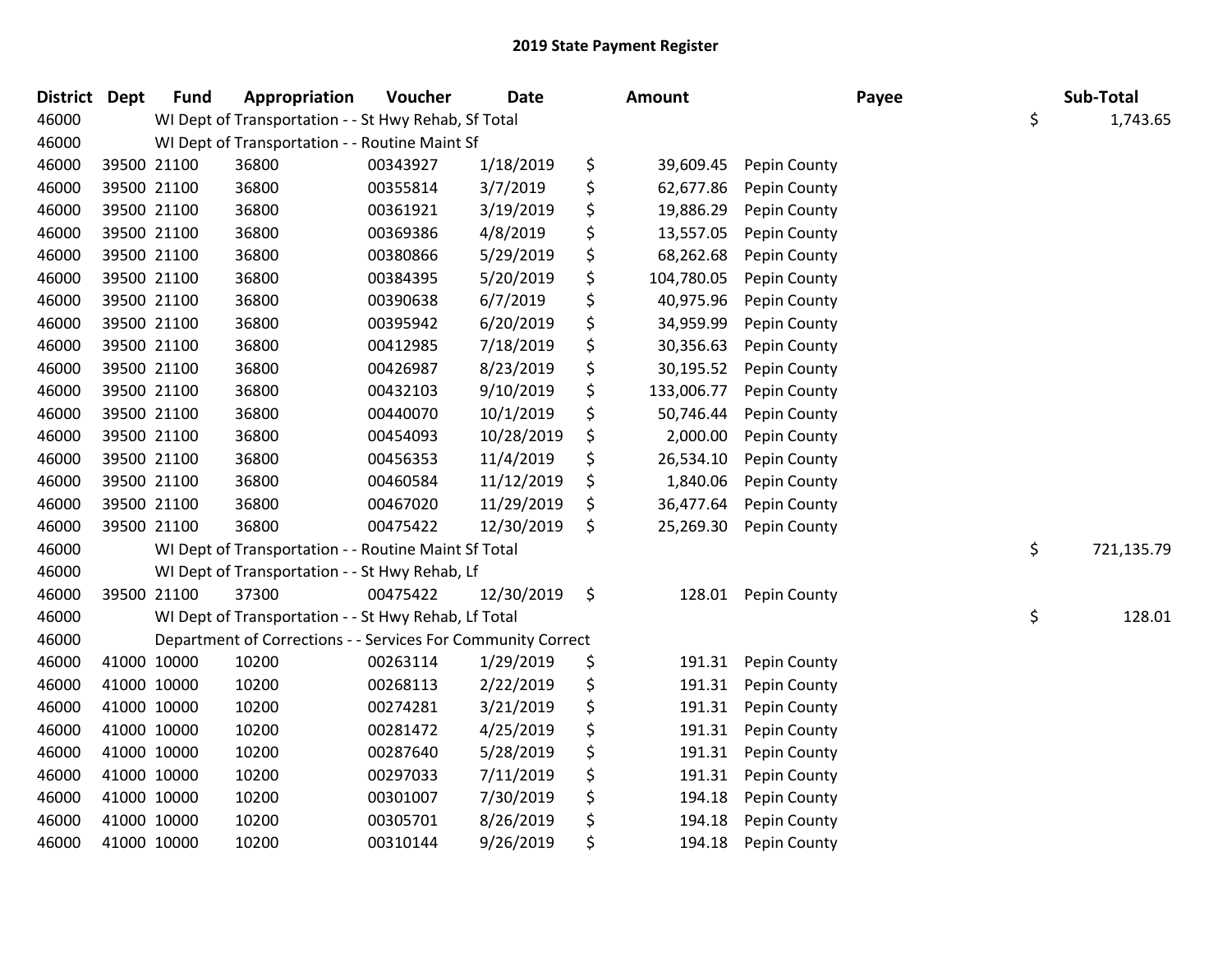| District Dept | <b>Fund</b> | Appropriation                                                      | Voucher  | <b>Date</b> | Amount           | Payee                                                                                                         | Sub-Total        |
|---------------|-------------|--------------------------------------------------------------------|----------|-------------|------------------|---------------------------------------------------------------------------------------------------------------|------------------|
| 46000         | 41000 10000 | 10200                                                              | 00317875 | 10/25/2019  | \$<br>194.18     | Pepin County                                                                                                  |                  |
| 46000         | 41000 10000 | 10200                                                              | 00324859 | 11/26/2019  | \$<br>194.18     | Pepin County                                                                                                  |                  |
| 46000         | 41000 10000 | 10200                                                              | 00330719 | 12/23/2019  | \$<br>194.18     | Pepin County                                                                                                  |                  |
| 46000         |             | Department of Corrections - - Services For Community Correct Total |          |             |                  |                                                                                                               | \$<br>2,312.94   |
| 46000         |             | Department of Corrections - - Corrections Contracts And Agre       |          |             |                  |                                                                                                               |                  |
| 46000         | 41000 10000 | 11400                                                              | 00262055 | 1/22/2019   | \$<br>257.30     | Pepin County                                                                                                  |                  |
| 46000         | 41000 10000 | 11400                                                              | 00262957 | 1/28/2019   | \$<br>1,595.26   | Pepin County                                                                                                  |                  |
| 46000         | 41000 10000 | 11400                                                              | 00268769 | 2/26/2019   | \$<br>411.68     | Pepin County                                                                                                  |                  |
| 46000         | 41000 10000 | 11400                                                              | 00276605 | 4/2/2019    | \$<br>1,042.50   | Pepin County                                                                                                  |                  |
| 46000         | 41000 10000 | 11400                                                              | 00280098 | 4/17/2019   | \$<br>1,628.56   | Pepin County                                                                                                  |                  |
| 46000         | 41000 10000 | 11400                                                              | 00287189 | 5/22/2019   | \$<br>1,543.80   | Pepin County                                                                                                  |                  |
| 46000         | 41000 10000 | 11400                                                              | 00291776 | 6/13/2019   | \$<br>308.76     | Pepin County                                                                                                  |                  |
| 46000         |             | Department of Corrections - - Corrections Contracts And Agre Total |          |             |                  |                                                                                                               | \$<br>6,787.86   |
| 46000         |             |                                                                    |          |             |                  | Department of Corrections - - Reimbursing Counties For Probation, Extended Supervision And Parole Holds       |                  |
| 46000         | 41000 10000 | 11600                                                              | 00320801 | 11/4/2019   | \$               | 2,028.96 Pepin County                                                                                         |                  |
| 46000         |             |                                                                    |          |             |                  | Department of Corrections - - Reimbursing Counties For Probation, Extended Supervision And Parole Holds Total | \$<br>2,028.96   |
| 46000         |             | Department of Corrections - - Probation, Parole And Extended       |          |             |                  |                                                                                                               |                  |
| 46000         | 41000 10000 | 18700                                                              | 00262937 | 1/28/2019   | \$<br>48.64      | Pepin County                                                                                                  |                  |
| 46000         | 41000 10000 | 18700                                                              | 00320801 | 11/4/2019   | \$<br>851.04     | Pepin County                                                                                                  |                  |
| 46000         |             | Department of Corrections - - Probation, Parole And Extended Total |          |             |                  |                                                                                                               | \$<br>899.68     |
| 46000         |             | Department of Health Services - - State/Federal Aids               |          |             |                  |                                                                                                               |                  |
| 46000         | 43500 10000 | 00000                                                              | 90906    | 1/2/2019    | \$<br>106,008.00 | Pepin County                                                                                                  |                  |
| 46000         | 43500 10000 | 00000                                                              | 90907    | 2/1/2019    | \$<br>70,180.00  | Pepin County                                                                                                  |                  |
| 46000         | 43500 10000 | 00000                                                              | 90910    | 4/1/2019    | \$<br>370,578.00 | Pepin County                                                                                                  |                  |
| 46000         | 43500 10000 | 00000                                                              | 90913    | 6/3/2019    | \$<br>22,498.00  | Pepin County                                                                                                  |                  |
| 46000         | 43500 10000 | 00000                                                              | 90914    | 6/17/2019   | \$<br>38,845.00  | Pepin County                                                                                                  |                  |
| 46000         | 43500 10000 | 00000                                                              | 92000    | 7/1/2019    | \$<br>97,850.00  | Pepin County                                                                                                  |                  |
| 46000         | 43500 10000 | 00000                                                              | 92001    | 8/1/2019    | \$<br>21,690.00  | Pepin County                                                                                                  |                  |
| 46000         | 43500 10000 | 00000                                                              | 92002    | 9/3/2019    | \$<br>54,705.00  | Pepin County                                                                                                  |                  |
| 46000         | 43500 10000 | 00000                                                              | 92003    | 10/1/2019   | \$<br>3,284.00   | Pepin County                                                                                                  |                  |
| 46000         | 43500 10000 | 00000                                                              | 92004    | 11/1/2019   | \$<br>3,651.00   | Pepin County                                                                                                  |                  |
| 46000         | 43500 10000 | 00000                                                              | 92005    | 12/2/2019   | \$<br>149,378.00 | Pepin County                                                                                                  |                  |
| 46000         |             | Department of Health Services - - State/Federal Aids Total         |          |             |                  |                                                                                                               | \$<br>938,667.00 |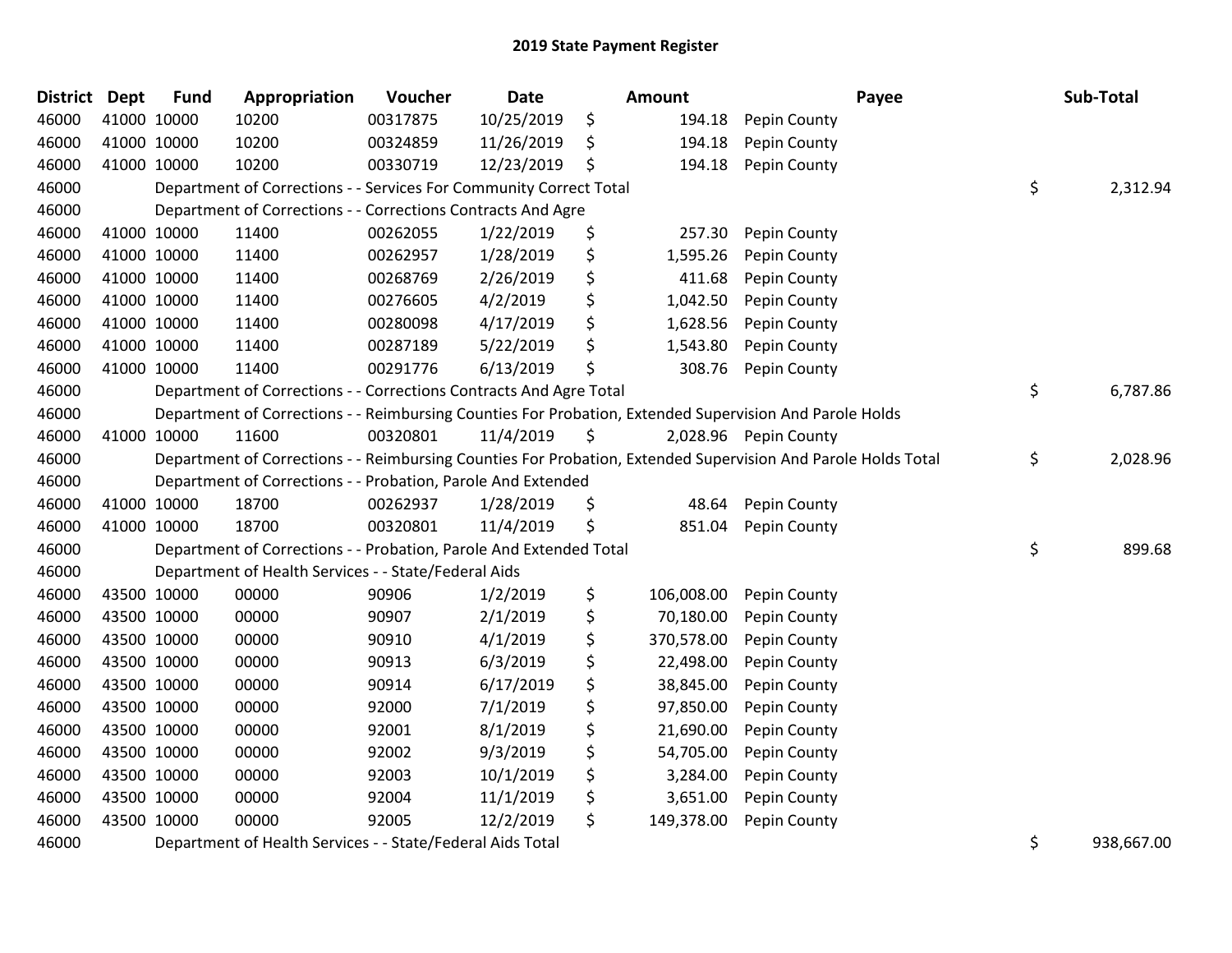| <b>District</b> | <b>Dept</b> | <b>Fund</b> | Appropriation                                                          | Voucher  | <b>Date</b> | <b>Amount</b>   |              | Payee | Sub-Total      |
|-----------------|-------------|-------------|------------------------------------------------------------------------|----------|-------------|-----------------|--------------|-------|----------------|
| 46000           |             |             | Department of Health Services - - Federal Block Grant Aids -- Pr       |          |             |                 |              |       |                |
| 46000           |             | 43500 10000 | 19200                                                                  | 00298402 | 7/19/2019   | \$<br>4,500.00  | Pepin County |       |                |
| 46000           |             |             | Department of Health Services - - Federal Block Grant Aids -- Pr Total |          |             |                 |              |       | \$<br>4,500.00 |
| 46000           |             |             | Department of Health Services - - General Program Operations           |          |             |                 |              |       |                |
| 46000           |             | 43500 10000 | 40100                                                                  | 00300555 | 7/31/2019   | \$<br>1.50      | Pepin County |       |                |
| 46000           |             | 43500 10000 | 40100                                                                  | 00306336 | 8/28/2019   | \$<br>1.00      | Pepin County |       |                |
| 46000           | 43500 10000 |             | 40100                                                                  | 00306337 | 8/28/2019   | \$<br>15.00     | Pepin County |       |                |
| 46000           | 43500 10000 |             | 40100                                                                  | 00307627 | 9/4/2019    | \$<br>1.50      | Pepin County |       |                |
| 46000           | 43500 10000 |             | 40100                                                                  | 00314519 | 10/2/2019   | \$<br>1.50      | Pepin County |       |                |
| 46000           |             |             | Department of Health Services - - General Program Operations Total     |          |             |                 |              |       | \$<br>20.50    |
| 46000           |             |             | Department of Health Services - - Medical Assistance State Admin       |          |             |                 |              |       |                |
| 46000           |             | 43500 10000 | 44000                                                                  | 00300555 | 7/31/2019   | \$<br>1.50      | Pepin County |       |                |
| 46000           | 43500 10000 |             | 44000                                                                  | 00306336 | 8/28/2019   | \$<br>1.00      | Pepin County |       |                |
| 46000           | 43500 10000 |             | 44000                                                                  | 00306337 | 8/28/2019   | \$<br>15.00     | Pepin County |       |                |
| 46000           | 43500 10000 |             | 44000                                                                  | 00307627 | 9/4/2019    | \$<br>1.50      | Pepin County |       |                |
| 46000           |             | 43500 10000 | 44000                                                                  | 00314519 | 10/2/2019   | \$<br>1.50      | Pepin County |       |                |
| 46000           |             |             | Department of Health Services - - Medical Assistance State Admin Total |          |             |                 |              |       | \$<br>20.50    |
| 46000           |             |             | Dept of Children and Families - - Fees For Administrative Servic       |          |             |                 |              |       |                |
| 46000           |             | 43700 10000 | 23100                                                                  | 00049872 | 2/5/2019    | \$<br>10.00     | Pepin County |       |                |
| 46000           |             | 43700 10000 | 23100                                                                  | 00054492 | 4/30/2019   | \$<br>20.00     | Pepin County |       |                |
| 46000           | 43700 10000 |             | 23100                                                                  | 00062307 | 10/31/2019  | \$<br>15.00     | Pepin County |       |                |
| 46000           |             |             | Dept of Children and Families - - Fees For Administrative Servic Total |          |             |                 |              |       | \$<br>45.00    |
| 46000           |             |             | Dept of Children and Families - - General Aids                         |          |             |                 |              |       |                |
| 46000           |             | 43700 10000 | 99000                                                                  | 00048543 | 1/7/2019    | \$<br>22,851.07 | Pepin County |       |                |
| 46000           | 43700 10000 |             | 99000                                                                  | 00049430 | 2/1/2019    | \$<br>6,176.36  | Pepin County |       |                |
| 46000           | 43700 10000 |             | 99000                                                                  | 00049667 | 2/5/2019    | \$<br>115.13    | Pepin County |       |                |
| 46000           | 43700 10000 |             | 99000                                                                  | 00049739 | 2/5/2019    | \$<br>8.00      | Pepin County |       |                |
| 46000           | 43700 10000 |             | 99000                                                                  | 00050957 | 3/6/2019    | \$<br>7,439.42  | Pepin County |       |                |
| 46000           | 43700 10000 |             | 99000                                                                  | 00050958 | 3/5/2019    | \$<br>145.77    | Pepin County |       |                |
| 46000           | 43700 10000 |             | 99000                                                                  | 00051134 | 3/7/2019    | \$<br>4,867.87  | Pepin County |       |                |
| 46000           |             | 43700 10000 | 99000                                                                  | 00052891 | 4/5/2019    | \$<br>5,911.59  | Pepin County |       |                |
| 46000           |             | 43700 10000 | 99000                                                                  | 00052892 | 4/5/2019    | \$<br>40,201.65 | Pepin County |       |                |
| 46000           | 43700 10000 |             | 99000                                                                  | 00053634 | 4/23/2019   | \$<br>2,457.22  | Pepin County |       |                |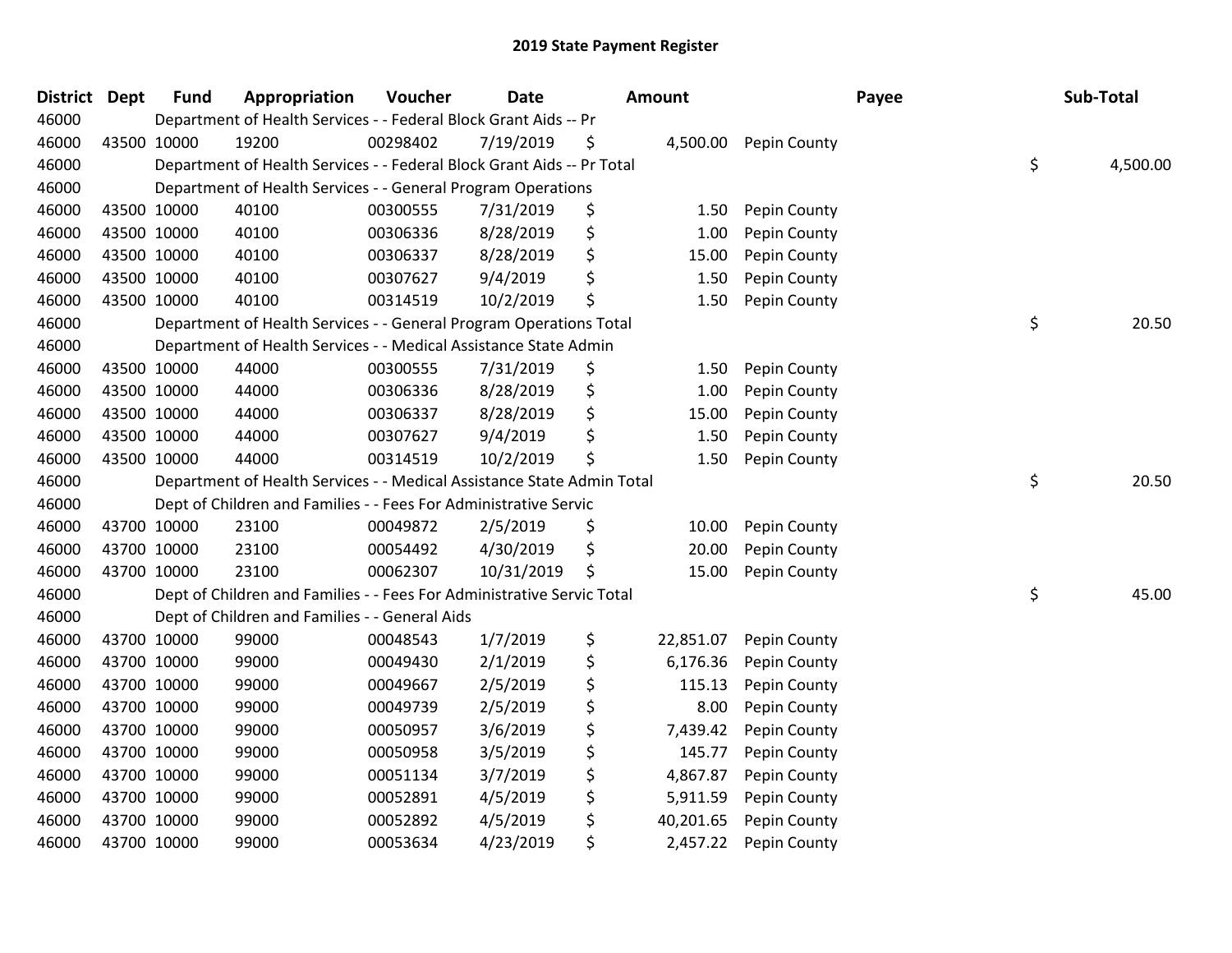| <b>District</b> | <b>Dept</b> | <b>Fund</b> | Appropriation                                        | Voucher  | <b>Date</b> | <b>Amount</b>    |              | Payee | Sub-Total        |
|-----------------|-------------|-------------|------------------------------------------------------|----------|-------------|------------------|--------------|-------|------------------|
| 46000           |             | 43700 10000 | 99000                                                | 00054017 | 4/30/2019   | \$<br>6,831.80   | Pepin County |       |                  |
| 46000           |             | 43700 10000 | 99000                                                | 00054683 | 5/6/2019    | \$<br>1,471.00   | Pepin County |       |                  |
| 46000           |             | 43700 10000 | 99000                                                | 00056115 | 6/5/2019    | \$<br>617.16     | Pepin County |       |                  |
| 46000           | 43700 10000 |             | 99000                                                | 00057295 | 7/3/2019    | \$<br>21,269.32  | Pepin County |       |                  |
| 46000           |             | 43700 10000 | 99000                                                | 00057381 | 7/5/2019    | \$<br>4,977.70   | Pepin County |       |                  |
| 46000           |             | 43700 10000 | 99000                                                | 00058489 | 7/30/2019   | \$<br>7,912.36   | Pepin County |       |                  |
| 46000           |             | 43700 10000 | 99000                                                | 00058707 | 8/6/2019    | \$<br>3,801.82   | Pepin County |       |                  |
| 46000           |             | 43700 10000 | 99000                                                | 00058708 | 8/6/2019    | \$<br>3,347.00   | Pepin County |       |                  |
| 46000           |             | 43700 10000 | 99000                                                | 00058709 | 8/6/2019    | \$<br>1,709.44   | Pepin County |       |                  |
| 46000           |             | 43700 10000 | 99000                                                | 00058794 | 8/5/2019    | \$<br>5,929.81   | Pepin County |       |                  |
| 46000           |             | 43700 10000 | 99000                                                | 00058795 | 8/6/2019    | \$<br>1,505.33   | Pepin County |       |                  |
| 46000           |             | 43700 10000 | 99000                                                | 00059916 | 9/5/2019    | \$<br>8,337.53   | Pepin County |       |                  |
| 46000           |             | 43700 10000 | 99000                                                | 00060365 | 9/18/2019   | \$<br>152,608.61 | Pepin County |       |                  |
| 46000           |             | 43700 10000 | 99000                                                | 00060790 | 9/27/2019   | \$<br>261.00     | Pepin County |       |                  |
| 46000           |             | 43700 10000 | 99000                                                | 00060791 | 9/27/2019   | \$<br>92.14      | Pepin County |       |                  |
| 46000           |             | 43700 10000 | 99000                                                | 00061179 | 10/7/2019   | \$<br>10,494.28  | Pepin County |       |                  |
| 46000           |             | 43700 10000 | 99000                                                | 00061988 | 10/30/2019  | \$<br>8,921.12   | Pepin County |       |                  |
| 46000           |             | 43700 10000 | 99000                                                | 00062402 | 11/5/2019   | \$<br>7,070.08   | Pepin County |       |                  |
| 46000           |             | 43700 10000 | 99000                                                | 00062562 | 11/8/2019   | \$<br>3,487.04   | Pepin County |       |                  |
| 46000           |             | 43700 10000 | 99000                                                | 00063648 | 12/5/2019   | \$<br>158.42     | Pepin County |       |                  |
| 46000           |             |             | Dept of Children and Families - - General Aids Total |          |             |                  |              |       | \$<br>340,977.04 |
| 46000           |             |             | Dept of Workforce Development - - Ui Admin Fed       |          |             |                  |              |       |                  |
| 46000           |             | 44500 10000 | 15100                                                | 00208760 | 2/4/2019    | \$<br>5.00       | Pepin County |       |                  |
| 46000           |             | 44500 10000 | 15100                                                | 00213460 | 3/4/2019    | \$<br>5.00       | Pepin County |       |                  |
| 46000           |             | 44500 10000 | 15100                                                | 00218392 | 4/2/2019    | \$<br>10.00      | Pepin County |       |                  |
| 46000           |             | 44500 10000 | 15100                                                | 00222385 | 4/29/2019   | \$<br>36.50      | Pepin County |       |                  |
| 46000           |             | 44500 10000 | 15100                                                | 00228637 | 6/4/2019    | \$<br>5.00       | Pepin County |       |                  |
| 46000           |             | 44500 10000 | 15100                                                | 00233322 | 7/2/2019    | \$<br>10.00      | Pepin County |       |                  |
| 46000           |             | 44500 10000 | 15100                                                | 00238692 | 8/2/2019    | \$<br>5.00       | Pepin County |       |                  |
| 46000           |             | 44500 10000 | 15100                                                | 00244397 | 9/4/2019    | \$<br>5.00       | Pepin County |       |                  |
| 46000           |             | 44500 10000 | 15100                                                | 00249234 | 10/2/2019   | \$<br>5.00       | Pepin County |       |                  |
| 46000           |             | 44500 10000 | 15100                                                | 00255621 | 11/4/2019   | \$<br>5.00       | Pepin County |       |                  |
| 46000           |             |             | Dept of Workforce Development - - Ui Admin Fed Total |          |             |                  |              |       | \$<br>91.50      |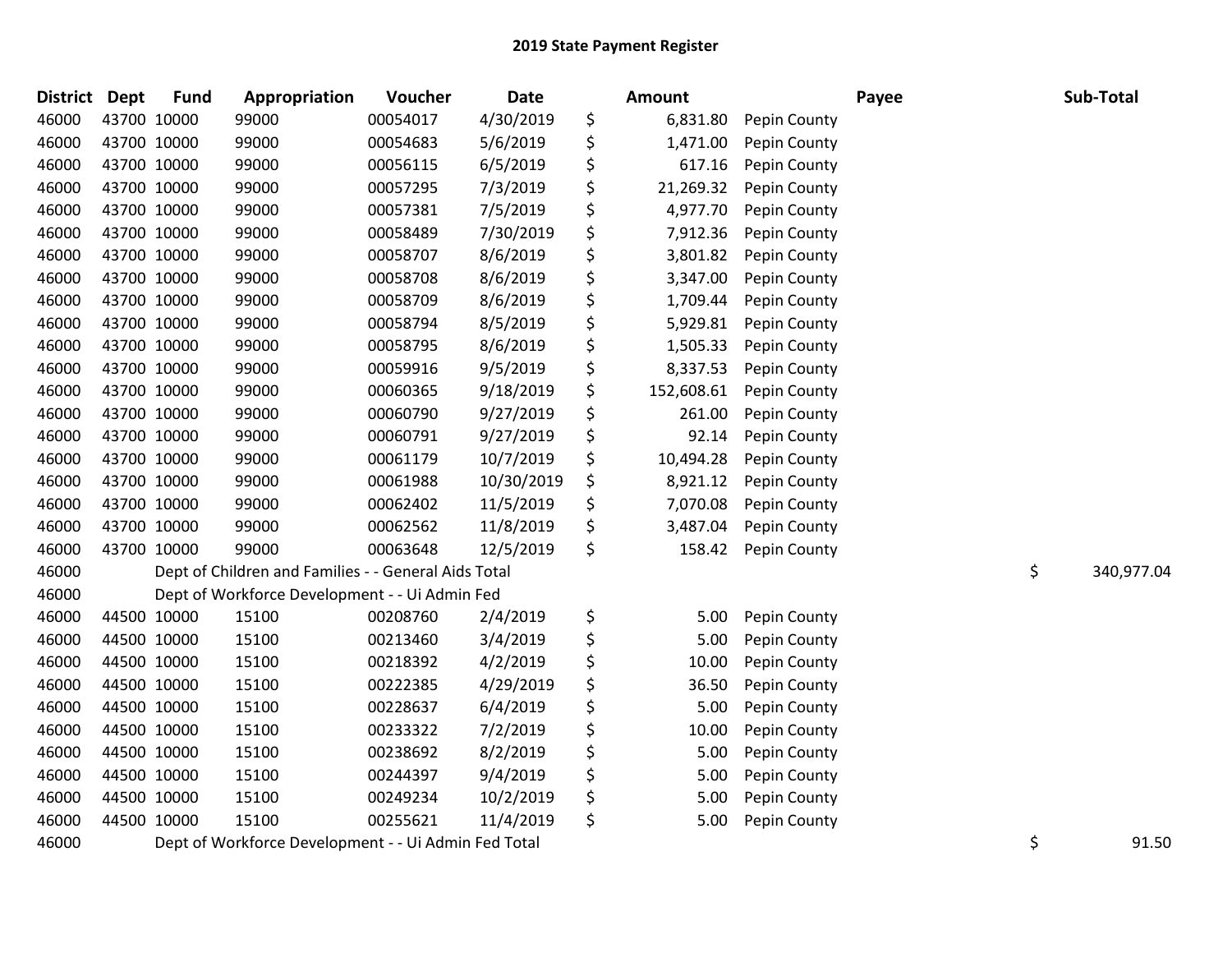| <b>District</b> | <b>Dept</b> | <b>Fund</b> | Appropriation                                                         | Voucher  | <b>Date</b>   | Amount |          |              | Payee | Sub-Total |
|-----------------|-------------|-------------|-----------------------------------------------------------------------|----------|---------------|--------|----------|--------------|-------|-----------|
| 46000           |             |             | Dept of Workforce Development - - Title Ib Aids State GPR             |          |               |        |          |              |       |           |
| 46000           | 44500 10000 |             | 50900                                                                 | 00237701 | 8/5/2019      | \$     | 113.93   | Pepin County |       |           |
| 46000           | 44500 10000 |             | 50900                                                                 | 00247013 | 10/4/2019     | \$     | 146.92   | Pepin County |       |           |
| 46000           | 44500 10000 |             | 50900                                                                 | 00257111 | 11/25/2019    | \$     | 63.32    | Pepin County |       |           |
| 46000           |             |             | Dept of Workforce Development - - Title Ib Aids State GPR Total       |          |               |        |          |              | \$    | 324.17    |
| 46000           |             |             | Dept of Workforce Development - - Title Ib Aids Federal Prf           |          |               |        |          |              |       |           |
| 46000           | 44500 10000 |             | 54400                                                                 | 00237701 | 8/5/2019      | \$     | 420.96   | Pepin County |       |           |
| 46000           | 44500 10000 |             | 54400                                                                 | 00247013 | 10/4/2019     | \$     | 542.83   | Pepin County |       |           |
| 46000           | 44500 10000 |             | 54400                                                                 | 00257111 | 11/25/2019    | \$     | 233.94   | Pepin County |       |           |
| 46000           |             |             | Dept of Workforce Development - - Title Ib Aids Federal Prf Total     |          |               |        |          |              | \$    | 1,197.73  |
| 46000           |             |             | Dept of Workforce Development - - Wc Ops Uninsured Emplyr Admin       |          |               |        |          |              |       |           |
| 46000           |             | 44500 22700 | 17700                                                                 | 00217314 | 3/28/2019     | \$     | 10.00    | Pepin County |       |           |
| 46000           |             |             | Dept of Workforce Development - - Wc Ops Uninsured Emplyr Admin Total |          |               |        |          |              | \$    | 10.00     |
| 46000           |             |             | Department of Justice - - Crime Laboratories, Dna                     |          |               |        |          |              |       |           |
| 46000           |             | 45500 10000 | 22100                                                                 | 00068584 | 7/22/2019     | \$     | 70.00    | Pepin County |       |           |
| 46000           |             |             | Department of Justice - - Crime Laboratories, Dna Total               |          |               |        |          |              | \$    | 70.00     |
| 46000           |             |             | Department of Justice - - Law Enforcement Train, Local                |          |               |        |          |              |       |           |
| 46000           | 45500 10000 |             | 23100                                                                 | 00074311 | 11/7/2019     | \$     | 2,720.00 | Pepin County |       |           |
| 46000           |             |             | Department of Justice - - Law Enforcement Train, Local Total          |          |               |        |          |              | \$    | 2,720.00  |
| 46000           |             |             | Department of Justice - - Crime Victim Witness Assist                 |          |               |        |          |              |       |           |
| 46000           | 45500 10000 |             | 53200                                                                 | 00060585 | 2/28/2019     | \$     | 4,910.18 | Pepin County |       |           |
| 46000           | 45500 10000 |             | 53200                                                                 | 00068345 | 7/18/2019     | \$     | 4,434.76 | Pepin County |       |           |
| 46000           |             |             | Department of Justice - - Crime Victim Witness Assist Total           |          |               |        |          |              | \$    | 9,344.94  |
| 46000           |             |             | Department of Military Affairs - - Disaster Recovery Aid              |          |               |        |          |              |       |           |
| 46000           |             | 46500 10000 | 30500                                                                 | 00070677 | 12/12/2019    | \$     | 311.25   | Pepin County |       |           |
| 46000           |             |             | Department of Military Affairs - - Disaster Recovery Aid Total        |          |               |        |          |              | \$    | 311.25    |
| 46000           |             |             | Department of Military Affairs - - Emergency Response Equipment       |          |               |        |          |              |       |           |
| 46000           | 46500 10000 |             | 30800                                                                 | 00069785 | 11/22/2019 \$ |        | 1,495.03 | Pepin County |       |           |
| 46000           |             |             | Department of Military Affairs - - Emergency Response Equipment Total |          |               |        |          |              | \$    | 1,495.03  |
| 46000           |             |             | Department of Military Affairs - - Federal Aid, Local Assistance      |          |               |        |          |              |       |           |
| 46000           |             | 46500 10000 | 34200                                                                 | 00055556 | 1/31/2019     | \$     | 9,278.37 | Pepin County |       |           |
| 46000           | 46500 10000 |             | 34200                                                                 | 00066864 | 9/16/2019     | \$     | 547.04   | Pepin County |       |           |
| 46000           | 46500 10000 |             | 34200                                                                 | 00070677 | 12/12/2019    | \$     | 1,867.50 | Pepin County |       |           |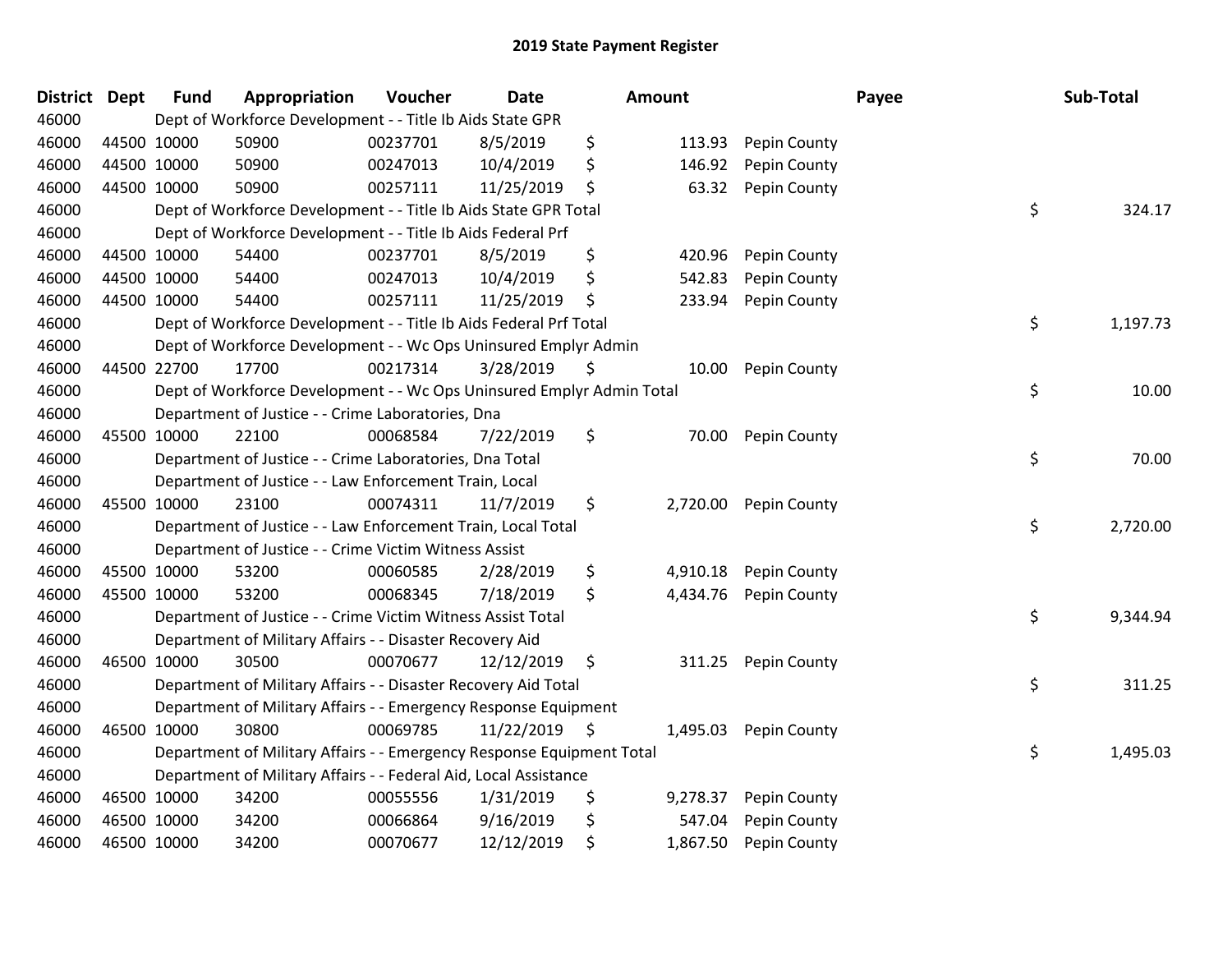| <b>District</b> | <b>Dept</b> | <b>Fund</b> | Appropriation                                                           | Voucher  | <b>Date</b>   | Amount          |              | Payee | Sub-Total |
|-----------------|-------------|-------------|-------------------------------------------------------------------------|----------|---------------|-----------------|--------------|-------|-----------|
| 46000           |             | 46500 10000 | 34200                                                                   | 00070853 | 12/17/2019    | \$<br>18,523.63 | Pepin County |       |           |
| 46000           |             |             | Department of Military Affairs - - Federal Aid, Local Assistance Total  |          |               |                 |              | \$    | 30,216.54 |
| 46000           |             |             | Department of Military Affairs - - St Emerg Response Bd Grant Pif       |          |               |                 |              |       |           |
| 46000           | 46500 27200 |             | 36400                                                                   | 00055492 | 1/31/2019     | \$<br>2,489.31  | Pepin County |       |           |
| 46000           |             |             | Department of Military Affairs - - St Emerg Response Bd Grant Pif Total |          |               |                 |              | \$    | 2,489.31  |
| 46000           |             |             | Department of Veterans Affairs - - Grants To Counties                   |          |               |                 |              |       |           |
| 46000           |             | 48500 15200 | 12700                                                                   | 00060708 | 2/22/2019     | \$<br>50.00     | Pepin County |       |           |
| 46000           |             |             | Department of Veterans Affairs - - Grants To Counties Total             |          |               |                 |              | \$    | 50.00     |
| 46000           |             |             | Department of Veterans Affairs - - County Grants                        |          |               |                 |              |       |           |
| 46000           | 48500 58200 |             | 26700                                                                   | 00060708 | 2/22/2019     | \$<br>225.00    | Pepin County |       |           |
| 46000           |             |             | Department of Veterans Affairs - - County Grants Total                  |          |               |                 |              | \$    | 225.00    |
| 46000           |             |             | Department of Veterans Affairs - - Veterans Transportation Grant        |          |               |                 |              |       |           |
| 46000           |             | 48500 58200 | 28000                                                                   | 00074099 | 12/10/2019 \$ | 181.21          | Pepin County |       |           |
| 46000           |             |             | Department of Veterans Affairs - - Veterans Transportation Grant Total  |          |               |                 |              | \$    | 181.21    |
| 46000           |             |             | Department of Veterans Affairs - - County Grants                        |          |               |                 |              |       |           |
| 46000           |             | 48500 58300 | 37000                                                                   | 00060708 | 2/22/2019     | \$<br>225.00    | Pepin County |       |           |
| 46000           |             |             | Department of Veterans Affairs - - County Grants Total                  |          |               |                 |              | \$    | 225.00    |
| 46000           |             |             | Department of Administration - - Federal Aid                            |          |               |                 |              |       |           |
| 46000           |             | 50500 10000 | 14200                                                                   | 00103938 | 6/14/2019     | \$<br>18,594.90 | Pepin County |       |           |
| 46000           |             | 50500 10000 | 14200                                                                   | 00113768 | 12/12/2019    | \$<br>12,396.60 | Pepin County |       |           |
| 46000           |             |             | Department of Administration - - Federal Aid Total                      |          |               |                 |              | \$    | 30,991.50 |
| 46000           |             |             | Department of Administration - - Federal Aid, Local Assistance          |          |               |                 |              |       |           |
| 46000           |             | 50500 10000 | 15500                                                                   | 00096031 | 1/29/2019     | \$<br>2,363.01  | Pepin County |       |           |
| 46000           | 50500 10000 |             | 15500                                                                   | 00101632 | 4/30/2019     | \$<br>2,845.89  | Pepin County |       |           |
| 46000           | 50500 10000 |             | 15500                                                                   | 00105864 | 7/17/2019     | \$<br>483.88    | Pepin County |       |           |
| 46000           |             | 50500 10000 | 15500                                                                   | 00107968 | 8/30/2019     | \$<br>917.36    | Pepin County |       |           |
| 46000           |             | 50500 10000 | 15500                                                                   | 00112573 | 11/15/2019    | \$<br>979.86    | Pepin County |       |           |
| 46000           |             |             | Department of Administration - - Federal Aid, Local Assistance Total    |          |               |                 |              | \$    | 7,590.00  |
| 46000           |             |             | Department of Administration - - Low-Income Assistance Grants           |          |               |                 |              |       |           |
| 46000           | 50500 23500 |             | 37100                                                                   | 00096031 | 1/29/2019     | \$<br>3,664.47  | Pepin County |       |           |
| 46000           |             | 50500 23500 | 37100                                                                   | 00101632 | 4/30/2019     | \$<br>852.33    | Pepin County |       |           |
| 46000           |             | 50500 23500 | 37100                                                                   | 00105864 | 7/17/2019     | \$<br>55.30     | Pepin County |       |           |
| 46000           |             | 50500 23500 | 37100                                                                   | 00112573 | 11/15/2019    | \$<br>1,505.90  | Pepin County |       |           |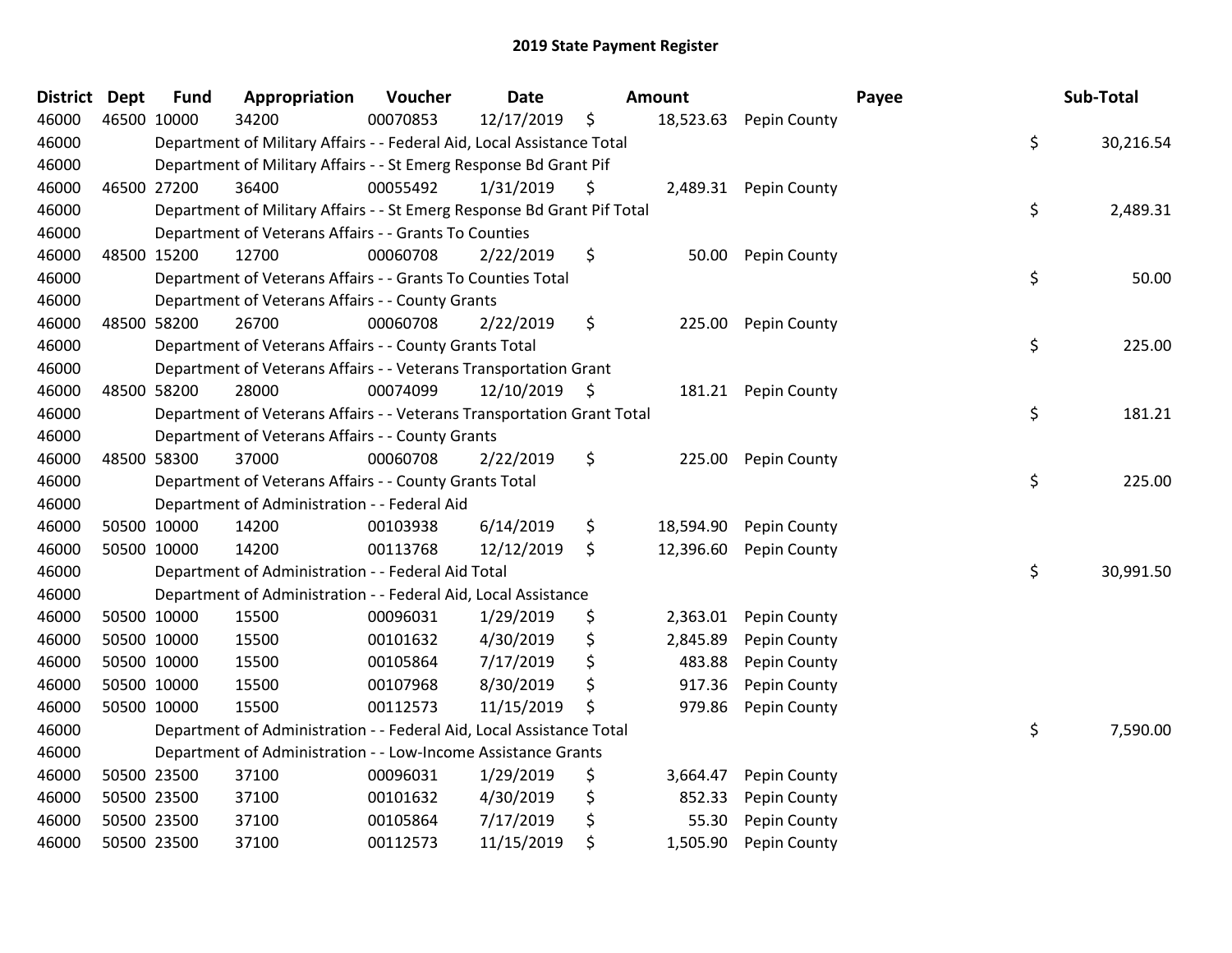| <b>District</b> | Dept        | <b>Fund</b> | Appropriation                                                         | Voucher  | <b>Date</b> |    | <b>Amount</b> |                     | Payee | Sub-Total  |
|-----------------|-------------|-------------|-----------------------------------------------------------------------|----------|-------------|----|---------------|---------------------|-------|------------|
| 46000           |             |             | Department of Administration - - Low-Income Assistance Grants Total   |          |             |    |               |                     | \$    | 6,078.00   |
| 46000           |             |             | Department of Administration - - Land Information Program; Loca       |          |             |    |               |                     |       |            |
| 46000           |             | 50500 26900 | 17300                                                                 | 00095148 | 1/17/2019   | \$ | 1,000.00      | Pepin County        |       |            |
| 46000           |             | 50500 26900 | 17300                                                                 | 00097382 | 2/26/2019   | \$ | 87,744.00     | Pepin County        |       |            |
| 46000           |             | 50500 26900 | 17300                                                                 | 00101675 | 4/30/2019   | \$ | 25,000.00     | Pepin County        |       |            |
| 46000           |             | 50500 26900 | 17300                                                                 | 00104056 | 6/17/2019   | \$ | 25,000.00     | Pepin County        |       |            |
| 46000           |             | 50500 26900 | 17300                                                                 | 00108847 | 9/13/2019   | \$ | 25,000.00     | Pepin County        |       |            |
| 46000           |             |             | Department of Administration - - Land Information Program; Loca Total |          |             |    |               |                     | \$    | 163,744.00 |
| 46000           |             |             | Elections Commission - - 2018 Hava Election Security                  |          |             |    |               |                     |       |            |
| 46000           |             | 51000 22000 | 18200                                                                 | 00002433 | 11/13/2019  | \$ | 600.00        | Pepin County        |       |            |
| 46000           |             |             | Elections Commission - - 2018 Hava Election Security Total            |          |             |    |               |                     | \$    | 600.00     |
| 46000           |             |             | Department of Revenue - - Warrants and Satisfactions                  |          |             |    |               |                     |       |            |
| 46000           |             | 56600 10000 | 10100                                                                 | 00124933 | 3/14/2019   | \$ | 85.00         | Pepin County        |       |            |
| 46000           |             | 56600 10000 | 10100                                                                 | 00144416 | 8/23/2019   | \$ | 100.00        | Pepin County        |       |            |
| 46000           |             |             | Department of Revenue - - Warrants and Satisfactions Total            |          |             |    |               |                     | \$    | 185.00     |
| 46000           |             |             | Circuit Courts - - Circuit Court Costs                                |          |             |    |               |                     |       |            |
| 46000           | 62500 10000 |             | 10500                                                                 | 00001250 | 1/17/2019   | \$ | 12,337.94     | <b>Pepin County</b> |       |            |
| 46000           | 62500 10000 |             | 10500                                                                 | 00001457 | 7/5/2019    | \$ | 766.00        | Pepin County        |       |            |
| 46000           | 62500 10000 |             | 10500                                                                 | 00001560 | 8/1/2019    | \$ | 20,617.00     | Pepin County        |       |            |
| 46000           |             |             | Circuit Courts - - Circuit Court Costs Total                          |          |             |    |               |                     | \$    | 33,720.94  |
| 46000           |             |             | Shared Revenue and Tax Relief - - County And Municipal Aid            |          |             |    |               |                     |       |            |
| 46000           |             | 83500 10000 | 10500                                                                 | 00049445 | 7/22/2019   | \$ | 69,825.48     | Pepin County        |       |            |
| 46000           | 83500 10000 |             | 10500                                                                 | 00053744 | 11/18/2019  | Ş  | 395,677.73    | Pepin County        |       |            |
| 46000           |             |             | Shared Revenue and Tax Relief - - County And Municipal Aid Total      |          |             |    |               |                     | \$    | 465,503.21 |
| 46000           |             |             | Shared Revenue and Tax Relief - - Exempt Computer Aid                 |          |             |    |               |                     |       |            |
| 46000           | 83500 10000 |             | 10900                                                                 | 00045415 | 7/22/2019   | \$ | 3,621.81      | Pepin County        |       |            |
| 46000           |             |             | Shared Revenue and Tax Relief - - Exempt Computer Aid Total           |          |             |    |               |                     | \$    | 3,621.81   |
| 46000           |             |             | Shared Revenue and Tax Relief - - Utility Aid                         |          |             |    |               |                     |       |            |
| 46000           | 83500 10000 |             | 11000                                                                 | 00049445 | 7/22/2019   | \$ | 1,959.05      | Pepin County        |       |            |
| 46000           | 83500 10000 |             | 11000                                                                 | 00053744 | 11/18/2019  | \$ | 12,005.66     | Pepin County        |       |            |
| 46000           |             |             | Shared Revenue and Tax Relief - - Utility Aid Total                   |          |             |    |               |                     | \$    | 13,964.71  |
| 46000           |             |             | Shared Revenue and Tax Relief - - Personal Property Aid               |          |             |    |               |                     |       |            |
| 46000           | 83500 10000 |             | 11100                                                                 | 00039938 | 5/6/2019    | \$ | 39,286.55     | Pepin County        |       |            |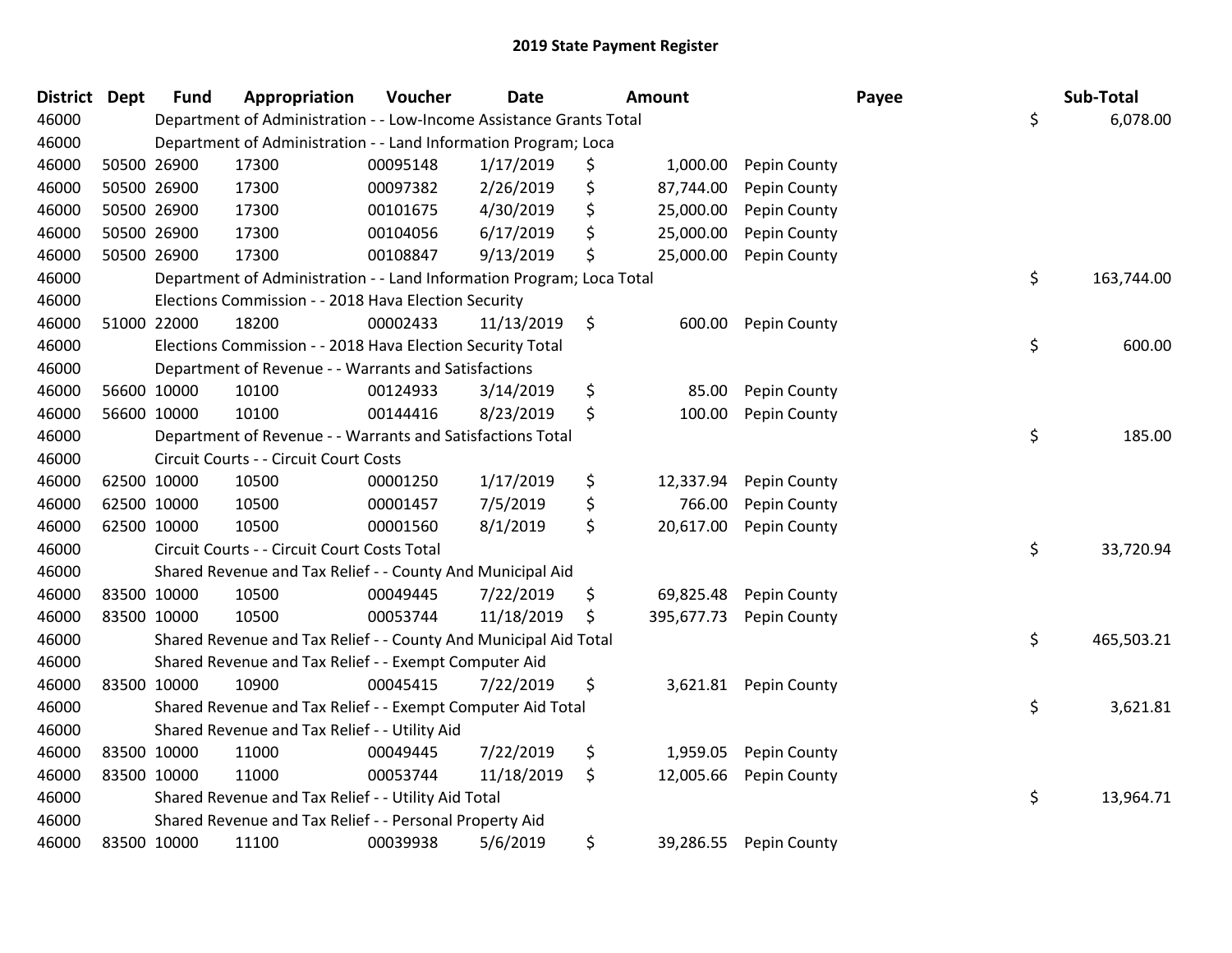| <b>District</b> | Dept        | Fund        | Appropriation                                                         | <b>Voucher</b> | Date      |    | Amount       |              | Payee | Sub-Total    |
|-----------------|-------------|-------------|-----------------------------------------------------------------------|----------------|-----------|----|--------------|--------------|-------|--------------|
| 46000           |             |             | Shared Revenue and Tax Relief - - Personal Property Aid Total         |                |           |    |              |              |       | 39,286.55    |
| 46000           |             |             | Shared Revenue and Tax Relief - - School Lvy Tx/First Dollar Cr       |                |           |    |              |              |       |              |
| 46000           | 83500 10000 |             | 30200                                                                 | 00045309       | 7/22/2019 | \$ | 1,289,269.40 | Pepin County |       |              |
| 46000           |             | 83500 10000 | 30200                                                                 | 00048192       | 7/22/2019 | S  | 293,206.99   | Pepin County |       |              |
| 46000           |             |             | Shared Revenue and Tax Relief - - School Lvy Tx/First Dollar Cr Total |                |           |    |              |              |       | 1,582,476.39 |
| 46000           |             |             | Shared Revenue and Tax Relief - - Lottery & Gaming Credit             |                |           |    |              |              |       |              |
| 46000           | 83500 52100 |             | 36300                                                                 | 00038678       | 3/25/2019 | S  | 423,045.00   | Pepin County |       |              |
| 46000           |             |             | Shared Revenue and Tax Relief - - Lottery & Gaming Credit Total       |                |           |    |              |              |       | 423,045.00   |
| 46000 Total     |             |             |                                                                       |                |           |    |              |              |       | 5,474,860.05 |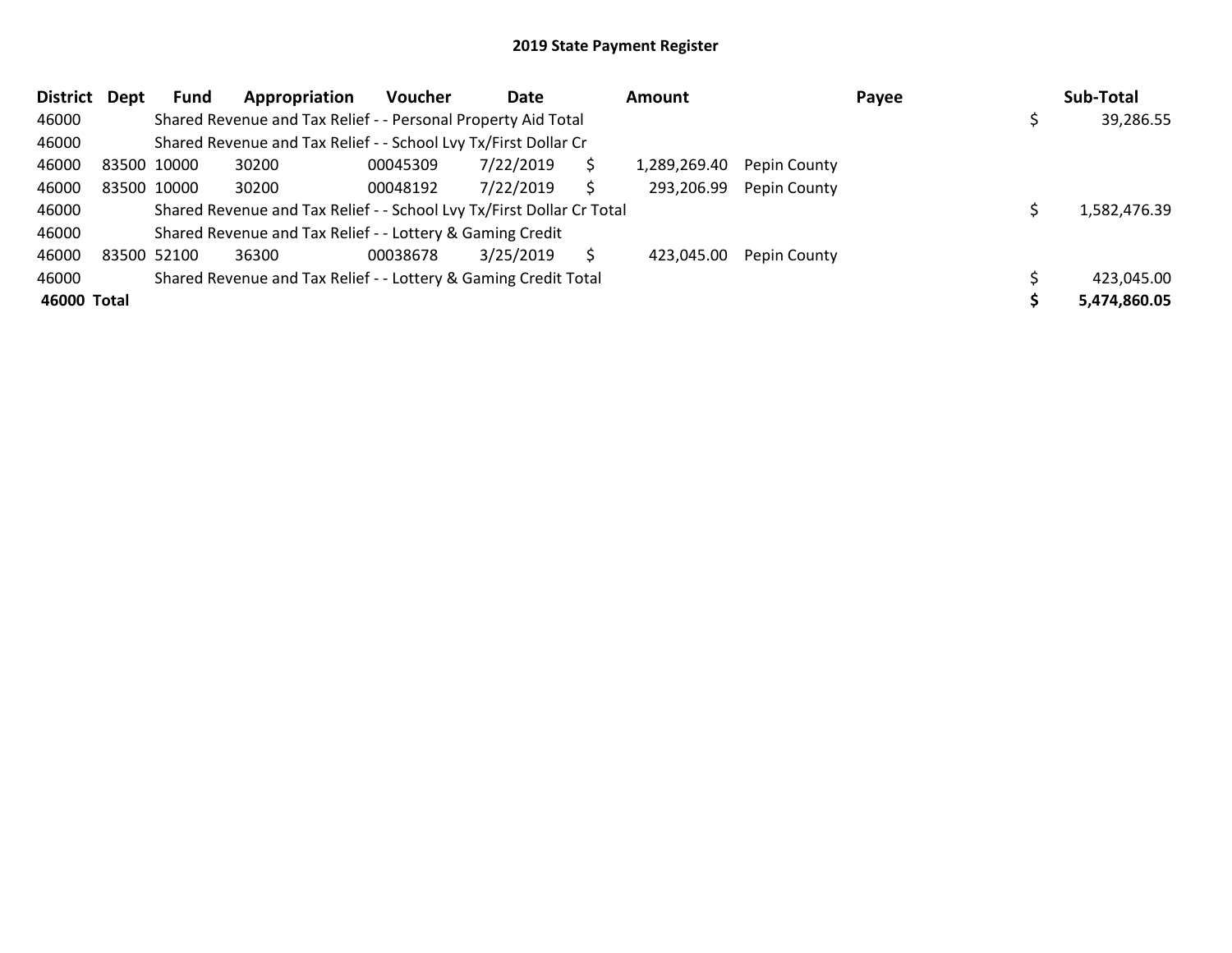| <b>District</b> | Dept | Fund        | Appropriation                                                      | Voucher  | <b>Date</b> | <b>Amount</b>   | Payee                | Sub-Total       |
|-----------------|------|-------------|--------------------------------------------------------------------|----------|-------------|-----------------|----------------------|-----------------|
| 46002           |      |             | Dept of Safety & Prof Services - - Fire Dues Distribution          |          |             |                 |                      |                 |
| 46002           |      | 16500 10000 | 22500                                                              | 00031050 | 7/17/2019   | \$<br>2,224.02  | Town Of Albany-Pepin |                 |
| 46002           |      |             | Dept of Safety & Prof Services - - Fire Dues Distribution Total    |          |             |                 |                      | \$<br>2,224.02  |
| 46002           |      |             | Dept of Natural Resources - - Resaids - Cnty Forst, Cl & Mfl       |          |             |                 |                      |                 |
| 46002           |      | 37000 21200 | 57100                                                              | 00332993 | 6/21/2019   | \$<br>499.24    | Town Of Albany-Pepin |                 |
| 46002           |      |             | Dept of Natural Resources - - Resaids - Cnty Forst, Cl & Mfl Total |          |             |                 |                      | \$<br>499.24    |
| 46002           |      |             | WI Dept of Transportation - - Trns Aids To Mnc.-Sf                 |          |             |                 |                      |                 |
| 46002           |      | 39500 21100 | 19100                                                              | 00336997 | 1/7/2019    | \$<br>22,277.42 | Town Of Albany-Pepin |                 |
| 46002           |      | 39500 21100 | 19100                                                              | 00364311 | 4/1/2019    | \$<br>22,277.42 | Town Of Albany-Pepin |                 |
| 46002           |      | 39500 21100 | 19100                                                              | 00402320 | 7/1/2019    | \$<br>22,277.42 | Town Of Albany-Pepin |                 |
| 46002           |      | 39500 21100 | 19100                                                              | 00445138 | 10/7/2019   | \$<br>22,277.44 | Town Of Albany-Pepin |                 |
| 46002           |      |             | WI Dept of Transportation - - Trns Aids To Mnc.-Sf Total           |          |             |                 |                      | \$<br>89,109.70 |
| 46002           |      |             | Shared Revenue and Tax Relief - - County And Municipal Aid         |          |             |                 |                      |                 |
| 46002           |      | 83500 10000 | 10500                                                              | 00049434 | 7/22/2019   | \$<br>6,219.87  | Town Of Albany-Pepin |                 |
| 46002           |      | 83500 10000 | 10500                                                              | 00053733 | 11/18/2019  | \$<br>35,245.93 | Town Of Albany-Pepin |                 |
| 46002           |      |             | Shared Revenue and Tax Relief - - County And Municipal Aid Total   |          |             |                 |                      | \$<br>41,465.80 |
| 46002           |      |             | Shared Revenue and Tax Relief - - Exempt Computer Aid              |          |             |                 |                      |                 |
| 46002           |      | 83500 10000 | 10900                                                              | 00046533 | 7/22/2019   | \$<br>1.03      | Town Of Albany-Pepin |                 |
| 46002           |      |             | Shared Revenue and Tax Relief - - Exempt Computer Aid Total        |          |             |                 |                      | \$<br>1.03      |
| 46002           |      |             | Shared Revenue and Tax Relief - - Personal Property Aid            |          |             |                 |                      |                 |
| 46002           |      | 83500 10000 | 11100                                                              | 00041091 | 5/6/2019    | \$<br>231.39    | Town Of Albany-Pepin |                 |
| 46002           |      |             | Shared Revenue and Tax Relief - - Personal Property Aid Total      |          |             |                 |                      | \$<br>231.39    |
| 46002 Total     |      |             |                                                                    |          |             |                 |                      | 133,531.18      |

| District Dept | Fund        | Appropriation                                                      | <b>Voucher</b> | Date       | <b>Amount</b>   | Payee                       | Sub-Total       |
|---------------|-------------|--------------------------------------------------------------------|----------------|------------|-----------------|-----------------------------|-----------------|
| 46002         |             | Dept of Safety & Prof Services - - Fire Dues Distribution          |                |            |                 |                             |                 |
| 46002         | 16500 10000 | 22500                                                              | 00031050       | 7/17/2019  | \$<br>2,224.02  | Town Of Albany-Pepin        |                 |
| 46002         |             | Dept of Safety & Prof Services - - Fire Dues Distribution Total    |                |            |                 |                             | \$<br>2,224.02  |
| 46002         |             | Dept of Natural Resources - - Resaids - Cnty Forst, CI & Mfl       |                |            |                 |                             |                 |
| 46002         | 37000 21200 | 57100                                                              | 00332993       | 6/21/2019  | \$              | 499.24 Town Of Albany-Pepin |                 |
| 46002         |             | Dept of Natural Resources - - Resaids - Cnty Forst, Cl & Mfl Total |                |            |                 |                             | \$<br>499.24    |
| 46002         |             | WI Dept of Transportation - - Trns Aids To Mnc.-Sf                 |                |            |                 |                             |                 |
| 46002         | 39500 21100 | 19100                                                              | 00336997       | 1/7/2019   | \$<br>22,277.42 | Town Of Albany-Pepin        |                 |
| 46002         | 39500 21100 | 19100                                                              | 00364311       | 4/1/2019   | \$<br>22,277.42 | Town Of Albany-Pepin        |                 |
| 46002         | 39500 21100 | 19100                                                              | 00402320       | 7/1/2019   | \$<br>22,277.42 | Town Of Albany-Pepin        |                 |
| 46002         | 39500 21100 | 19100                                                              | 00445138       | 10/7/2019  | \$<br>22,277.44 | Town Of Albany-Pepin        |                 |
| 46002         |             | WI Dept of Transportation - - Trns Aids To Mnc.-Sf Total           |                |            |                 |                             | \$<br>89,109.70 |
| 46002         |             | Shared Revenue and Tax Relief - - County And Municipal Aid         |                |            |                 |                             |                 |
| 46002         | 83500 10000 | 10500                                                              | 00049434       | 7/22/2019  | \$<br>6,219.87  | Town Of Albany-Pepin        |                 |
| 46002         | 83500 10000 | 10500                                                              | 00053733       | 11/18/2019 | \$<br>35,245.93 | Town Of Albany-Pepin        |                 |
| 46002         |             | Shared Revenue and Tax Relief - - County And Municipal Aid Total   |                |            |                 |                             | \$<br>41,465.80 |
| 46002         |             | Shared Revenue and Tax Relief - - Exempt Computer Aid              |                |            |                 |                             |                 |
| 46002         | 83500 10000 | 10900                                                              | 00046533       | 7/22/2019  | \$<br>1.03      | Town Of Albany-Pepin        |                 |
| 46002         |             | Shared Revenue and Tax Relief - - Exempt Computer Aid Total        |                |            |                 |                             | \$<br>1.03      |
| 46002         |             | Shared Revenue and Tax Relief - - Personal Property Aid            |                |            |                 |                             |                 |
| 46002         | 83500 10000 | 11100                                                              | 00041091       | 5/6/2019   | \$<br>231.39    | Town Of Albany-Pepin        |                 |
| 46002         |             | Shared Revenue and Tax Relief - - Personal Property Aid Total      |                |            |                 |                             | \$<br>231.39    |
| 46002 Total   |             |                                                                    |                |            |                 |                             | 133,531.18      |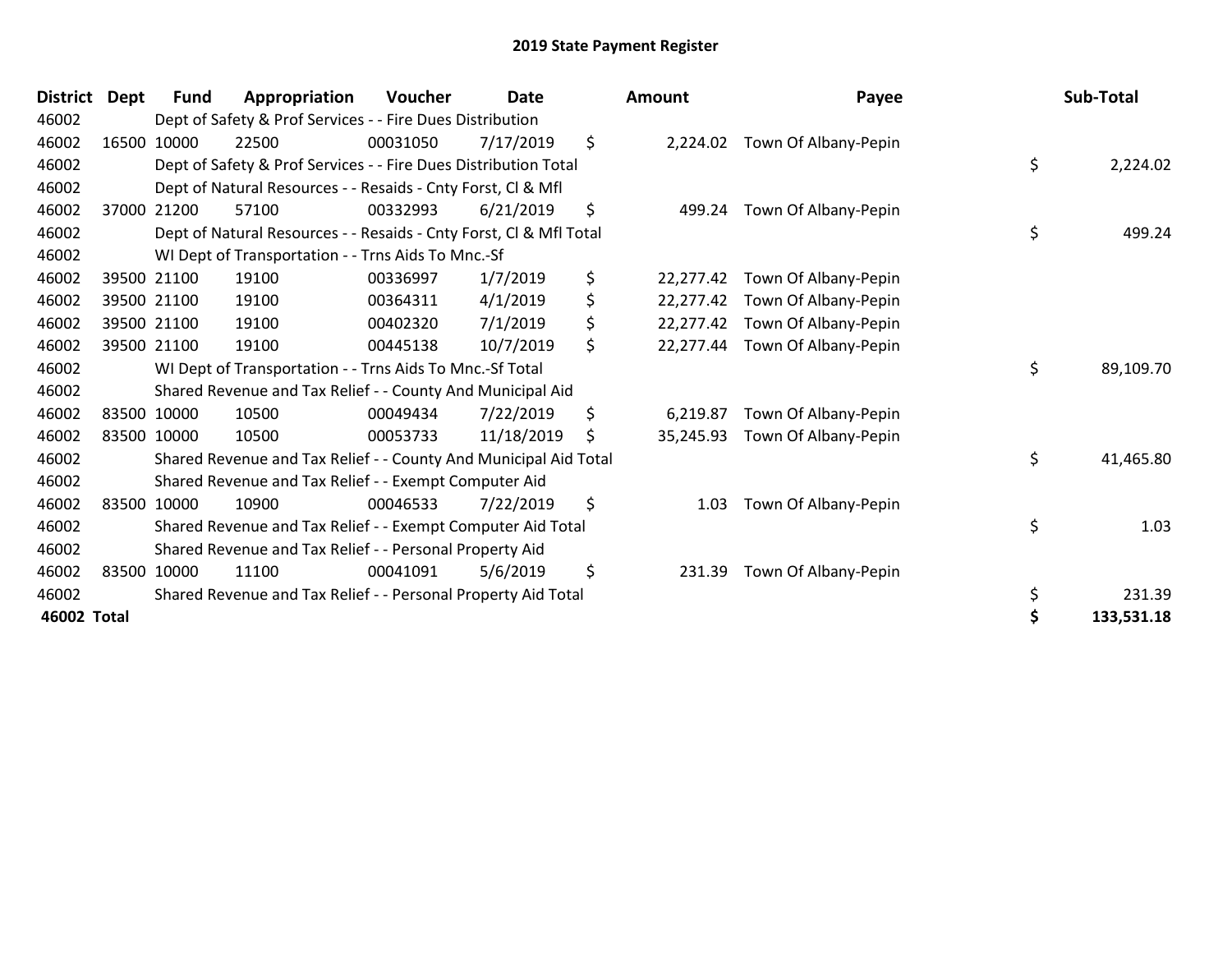| District Dept | <b>Fund</b> | Appropriation                                                      | Voucher  | <b>Date</b> |         | <b>Amount</b> | Payee                    | Sub-Total       |
|---------------|-------------|--------------------------------------------------------------------|----------|-------------|---------|---------------|--------------------------|-----------------|
| 46004         |             | Dept of Safety & Prof Services - - Fire Dues Distribution          |          |             |         |               |                          |                 |
| 46004         | 16500 10000 | 22500                                                              | 00031058 | 7/17/2019   | \$      |               | 2,193.00 Town Of Durand  |                 |
| 46004         |             | Dept of Safety & Prof Services - - Fire Dues Distribution Total    |          |             |         |               |                          | \$<br>2,193.00  |
| 46004         |             | Dept of Natural Resources - - Aids In Lieu Of Taxes - Gener        |          |             |         |               |                          |                 |
| 46004         | 37000 10000 | 50300                                                              | 00297615 | 2/8/2019    | \$      |               | 4,966.25 Town Of Durand  |                 |
| 46004         | 37000 10000 | 50300                                                              | 00315010 | 4/19/2019   | \$      |               | 31.93 Town Of Durand     |                 |
| 46004         |             | Dept of Natural Resources - - Aids In Lieu Of Taxes - Gener Total  |          |             |         |               |                          | \$<br>4,998.18  |
| 46004         |             | Dept of Natural Resources - - Resaids - Cnty Forst, Cl & Mfl       |          |             |         |               |                          |                 |
| 46004         | 37000 21200 | 57100                                                              | 00332994 | 6/21/2019   | \$      | 294.94        | Town Of Durand           |                 |
| 46004         |             | Dept of Natural Resources - - Resaids - Cnty Forst, CI & Mfl Total |          |             |         |               |                          | \$<br>294.94    |
| 46004         |             | WI Dept of Transportation - - Trns Aids To Mnc.-Sf                 |          |             |         |               |                          |                 |
| 46004         | 39500 21100 | 19100                                                              | 00336998 | 1/7/2019    | \$      |               | 5,352.30 Town Of Durand  |                 |
| 46004         | 39500 21100 | 19100                                                              | 00364312 | 4/1/2019    | \$      |               | 5,352.30 Town Of Durand  |                 |
| 46004         | 39500 21100 | 19100                                                              | 00402321 | 7/1/2019    | \$      |               | 5,352.30 Town Of Durand  |                 |
| 46004         | 39500 21100 | 19100                                                              | 00445139 | 10/7/2019   | \$      |               | 5,352.33 Town Of Durand  |                 |
| 46004         |             | WI Dept of Transportation - - Trns Aids To Mnc.-Sf Total           |          |             |         |               |                          | \$<br>21,409.23 |
| 46004         |             | Elections Commission - - 2018 Hava Election Security               |          |             |         |               |                          |                 |
| 46004         | 51000 22000 | 18200                                                              | 00002824 | 11/21/2019  | \$      |               | 1,200.00 Town Of Durand  |                 |
| 46004         |             | Elections Commission - - 2018 Hava Election Security Total         |          |             |         |               |                          | \$<br>1,200.00  |
| 46004         |             | Shared Revenue and Tax Relief - - County And Municipal Aid         |          |             |         |               |                          |                 |
| 46004         | 83500 10000 | 10500                                                              | 00049435 | 7/22/2019   | \$      |               | 4,400.19 Town Of Durand  |                 |
| 46004         | 83500 10000 | 10500                                                              | 00053734 | 11/18/2019  | \$      |               | 24,934.41 Town Of Durand |                 |
| 46004         |             | Shared Revenue and Tax Relief - - County And Municipal Aid Total   |          |             |         |               |                          | \$<br>29,334.60 |
| 46004         |             | Shared Revenue and Tax Relief - - Exempt Computer Aid              |          |             |         |               |                          |                 |
| 46004         | 83500 10000 | 10900                                                              | 00046534 | 7/22/2019   | \$      |               | 2.08 Town Of Durand      |                 |
| 46004         |             | Shared Revenue and Tax Relief - - Exempt Computer Aid Total        |          |             |         |               |                          | \$<br>2.08      |
| 46004         |             | Shared Revenue and Tax Relief - - Utility Aid                      |          |             |         |               |                          |                 |
| 46004         | 83500 10000 | 11000                                                              | 00049435 | 7/22/2019   | \$      | 6.24          | Town Of Durand           |                 |
| 46004         | 83500 10000 | 11000                                                              | 00053734 | 11/18/2019  | $\zeta$ |               | 35.06 Town Of Durand     |                 |
| 46004         |             | Shared Revenue and Tax Relief - - Utility Aid Total                |          |             |         |               |                          | \$<br>41.30     |
| 46004         |             | Shared Revenue and Tax Relief - - Personal Property Aid            |          |             |         |               |                          |                 |
| 46004         | 83500 10000 | 11100                                                              | 00041092 | 5/6/2019    | \$      |               | 284.12 Town Of Durand    |                 |
| 46004         |             | Shared Revenue and Tax Relief - - Personal Property Aid Total      |          |             |         |               |                          | \$<br>284.12    |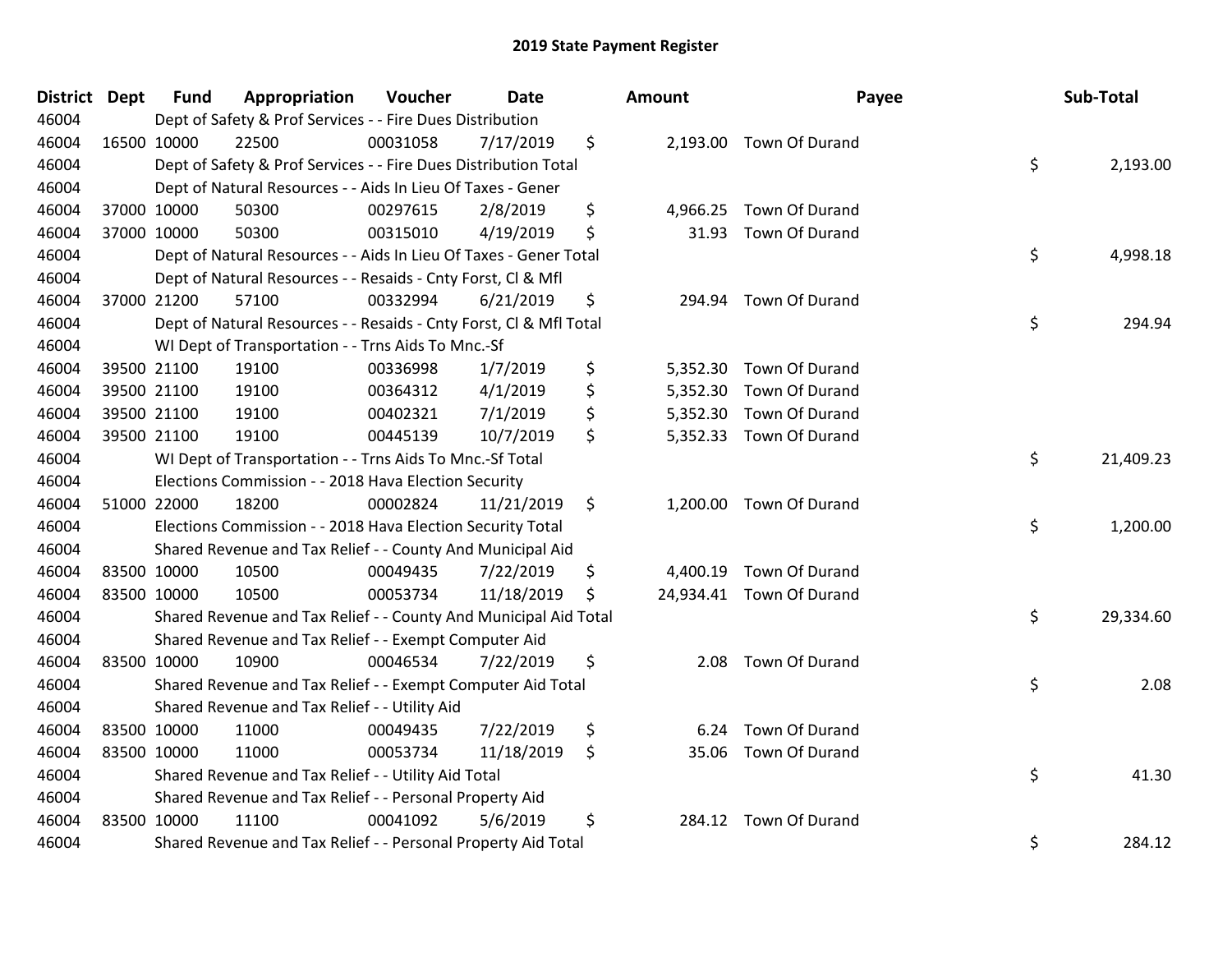| District Dept |             | Fund | Appropriation                                                   | <b>Voucher</b> | Date      | Amount | Payee                   | Sub-Total |
|---------------|-------------|------|-----------------------------------------------------------------|----------------|-----------|--------|-------------------------|-----------|
| 46004         |             |      | Shared Revenue and Tax Relief - - Lottery & Gaming Credit       |                |           |        |                         |           |
| 46004         | 83500 52100 |      | 36300                                                           | 00038422       | 3/21/2019 |        | 1,008.12 Town Of Durand |           |
| 46004         |             |      | Shared Revenue and Tax Relief - - Lottery & Gaming Credit Total |                |           |        |                         | 1,008.12  |
| 46004 Total   |             |      |                                                                 |                |           |        |                         | 60,765.57 |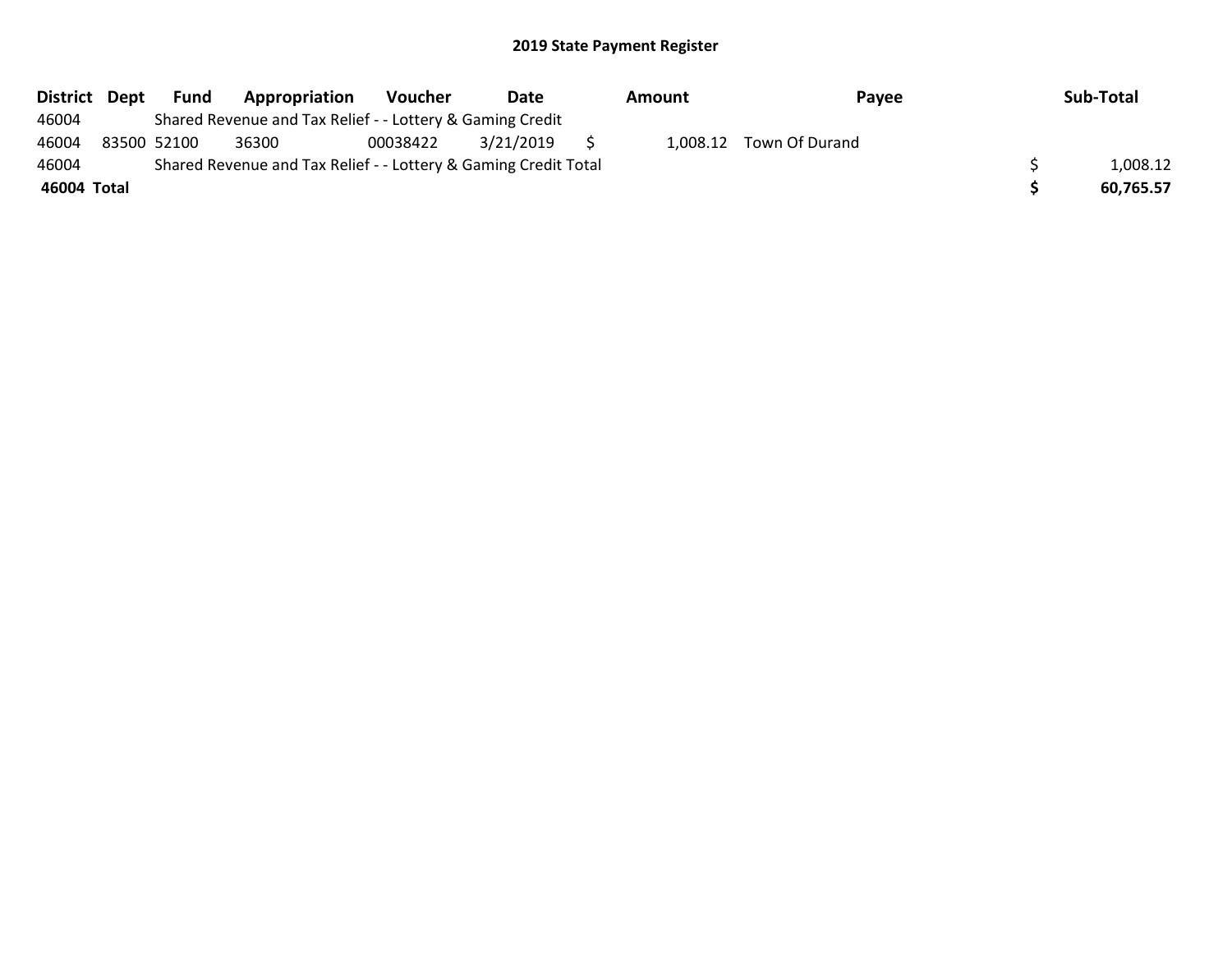| District Dept |             | Fund        | Appropriation                                                      | Voucher  | <b>Date</b> | <b>Amount</b> | Payee                       | Sub-Total       |
|---------------|-------------|-------------|--------------------------------------------------------------------|----------|-------------|---------------|-----------------------------|-----------------|
| 46006         |             |             | Dept of Safety & Prof Services - - Fire Dues Distribution          |          |             |               |                             |                 |
| 46006         |             | 16500 10000 | 22500                                                              | 00031449 | 7/18/2019   | \$            | 976.31 Town of Frankfort    |                 |
| 46006         |             |             | Dept of Safety & Prof Services - - Fire Dues Distribution Total    |          |             |               |                             | \$<br>976.31    |
| 46006         |             |             | Dept of Natural Resources - - Aids In Lieu Of Taxes - Gener        |          |             |               |                             |                 |
| 46006         |             | 37000 10000 | 50300                                                              | 00297600 | 2/11/2019   | \$            | 1,164.57 Town of Frankfort  |                 |
| 46006         |             | 37000 10000 | 50300                                                              | 00314850 | 4/19/2019   | \$            | 557.83 Town of Frankfort    |                 |
| 46006         |             |             | Dept of Natural Resources - - Aids In Lieu Of Taxes - Gener Total  |          |             |               |                             | \$<br>1,722.40  |
| 46006         |             |             | Dept of Natural Resources - - Resaids - Cnty Forst, Cl & Mfl       |          |             |               |                             |                 |
| 46006         |             | 37000 21200 | 57100                                                              | 00332995 | 6/21/2019   | \$            | 733.12 Town of Frankfort    |                 |
| 46006         |             |             | Dept of Natural Resources - - Resaids - Cnty Forst, CI & Mfl Total |          |             |               |                             | \$<br>733.12    |
| 46006         |             |             | Dept of Natural Resources - - Aids In Lieu Of Taxes - Sum S        |          |             |               |                             |                 |
| 46006         |             | 37000 21200 | 57900                                                              | 00314851 | 4/19/2019   | \$            | 140.60 Town of Frankfort    |                 |
| 46006         |             |             | Dept of Natural Resources - - Aids In Lieu Of Taxes - Sum S Total  |          |             |               |                             | \$<br>140.60    |
| 46006         |             |             | WI Dept of Transportation - - Trns Aids To Mnc.-Sf                 |          |             |               |                             |                 |
| 46006         |             | 39500 21100 | 19100                                                              | 00336999 | 1/7/2019    | \$            | 19,637.58 Town of Frankfort |                 |
| 46006         |             | 39500 21100 | 19100                                                              | 00364313 | 4/1/2019    | \$            | 19,637.58 Town of Frankfort |                 |
| 46006         |             | 39500 21100 | 19100                                                              | 00402322 | 7/1/2019    | \$            | 19,637.58 Town of Frankfort |                 |
| 46006         |             | 39500 21100 | 19100                                                              | 00445140 | 10/7/2019   | \$            | 19,637.58 Town of Frankfort |                 |
| 46006         |             |             | WI Dept of Transportation - - Trns Aids To Mnc.-Sf Total           |          |             |               |                             | \$<br>78,550.32 |
| 46006         |             |             | Elections Commission - - General Program Ops, GPR                  |          |             |               |                             |                 |
| 46006         |             | 51000 10000 | 10100                                                              | 00001541 | 1/25/2019   | \$            | 80.00 Town of Frankfort     |                 |
| 46006         |             |             | Elections Commission - - General Program Ops, GPR Total            |          |             |               |                             | \$<br>80.00     |
| 46006         |             |             | Shared Revenue and Tax Relief - - County And Municipal Aid         |          |             |               |                             |                 |
| 46006         | 83500 10000 |             | 10500                                                              | 00049436 | 7/22/2019   | \$            | 3,646.21 Town of Frankfort  |                 |
| 46006         |             | 83500 10000 | 10500                                                              | 00053735 | 11/18/2019  | \$            | 20,661.85 Town of Frankfort |                 |
| 46006         |             |             | Shared Revenue and Tax Relief - - County And Municipal Aid Total   |          |             |               |                             | \$<br>24,308.06 |
| 46006         |             |             | Shared Revenue and Tax Relief - - Exempt Computer Aid              |          |             |               |                             |                 |
| 46006         |             | 83500 10000 | 10900                                                              | 00046535 | 7/22/2019   | \$            | 1.03 Town of Frankfort      |                 |
| 46006         |             |             | Shared Revenue and Tax Relief - - Exempt Computer Aid Total        |          |             |               |                             | \$<br>1.03      |
| 46006         |             |             | Shared Revenue and Tax Relief - - Utility Aid                      |          |             |               |                             |                 |
| 46006         |             | 83500 10000 | 11000                                                              | 00049436 | 7/22/2019   | \$<br>55.79   | Town of Frankfort           |                 |
| 46006         |             | 83500 10000 | 11000                                                              | 00053735 | 11/18/2019  | \$            | 326.50 Town of Frankfort    |                 |
| 46006         |             |             | Shared Revenue and Tax Relief - - Utility Aid Total                |          |             |               |                             | \$<br>382.29    |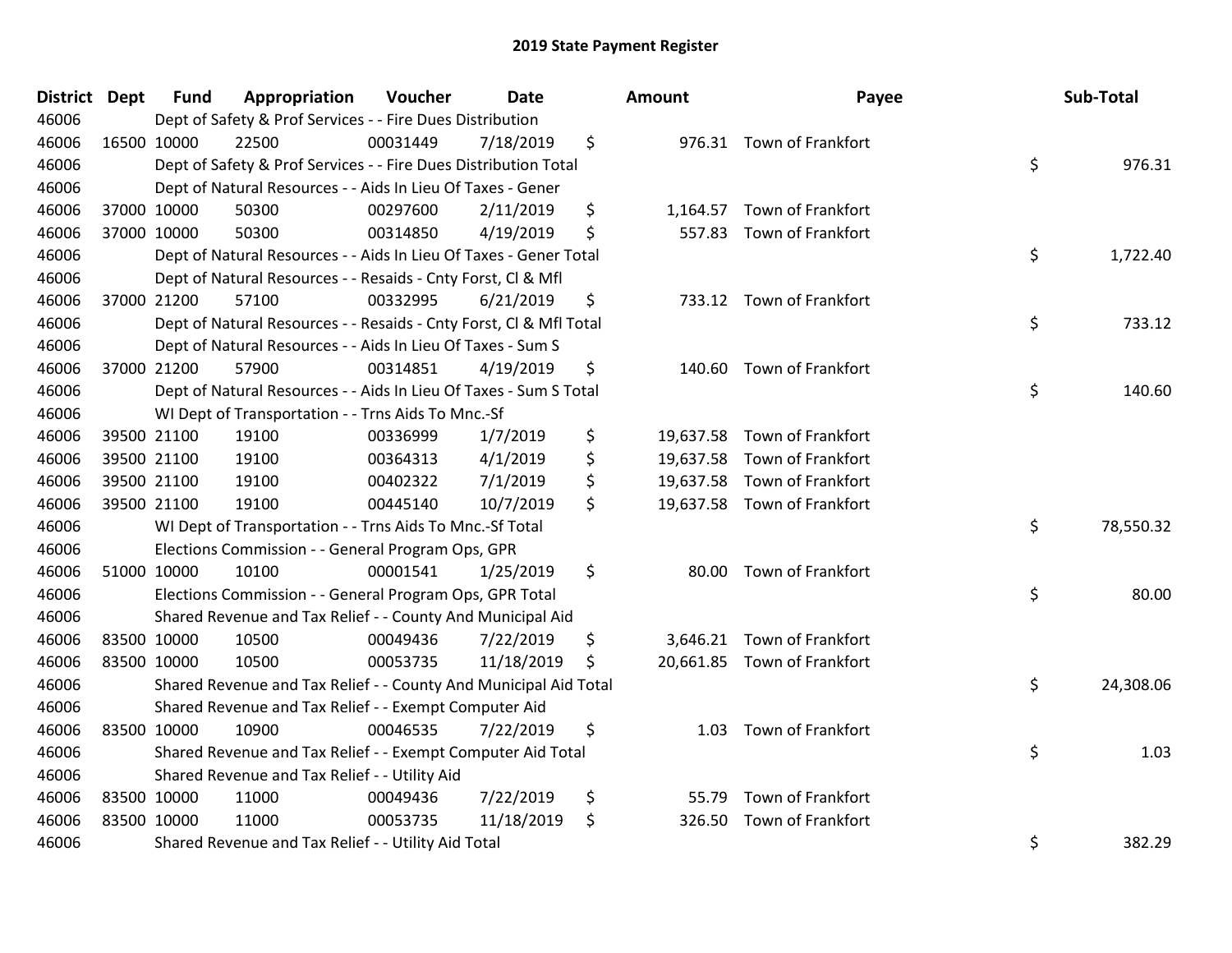| District Dept | Fund        | Appropriation                                                 | <b>Voucher</b> | Date     | Amount | Payee             | Sub-Total  |
|---------------|-------------|---------------------------------------------------------------|----------------|----------|--------|-------------------|------------|
| 46006         |             | Shared Revenue and Tax Relief - - Personal Property Aid       |                |          |        |                   |            |
| 46006         | 83500 10000 | 11100                                                         | 00041093       | 5/6/2019 | 1.98   | Town of Frankfort |            |
| 46006         |             | Shared Revenue and Tax Relief - - Personal Property Aid Total |                |          |        |                   | 1.98       |
| 46006 Total   |             |                                                               |                |          |        |                   | 106,896.11 |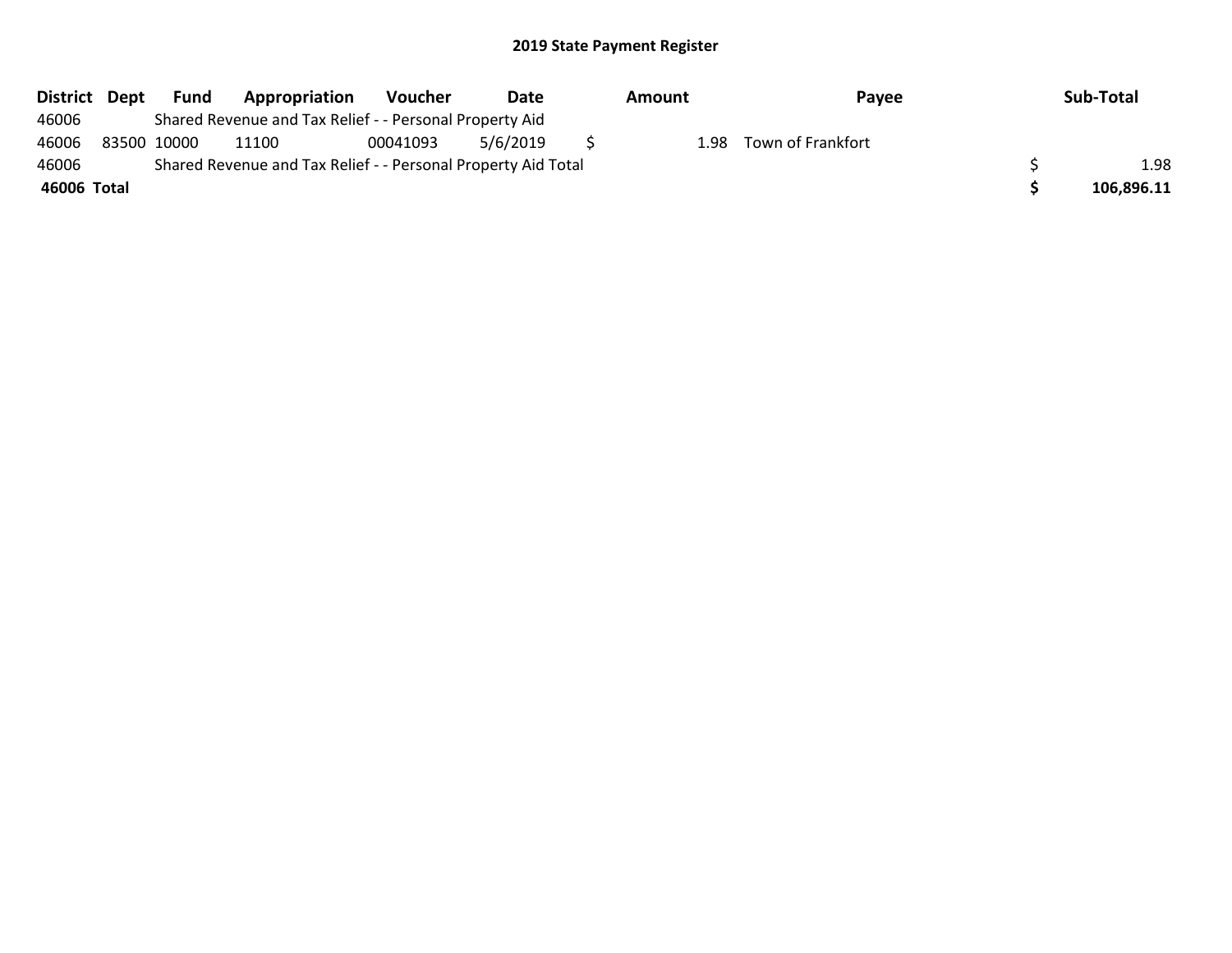| <b>District</b>    | <b>Dept</b> | <b>Fund</b> | Appropriation                                                      | <b>Voucher</b> | <b>Date</b> |    | <b>Amount</b> |                        | Payee | Sub-Total  |
|--------------------|-------------|-------------|--------------------------------------------------------------------|----------------|-------------|----|---------------|------------------------|-------|------------|
| 46008              |             |             | Dept of Safety & Prof Services - - Fire Dues Distribution          |                |             |    |               |                        |       |            |
| 46008              |             | 16500 10000 | 22500                                                              | 00030924       | 7/17/2019   | \$ |               | 2,646.33 Town Of Lima  |       |            |
| 46008              |             |             | Dept of Safety & Prof Services - - Fire Dues Distribution Total    |                |             |    |               |                        | \$    | 2,646.33   |
| 46008              |             |             | Dept of Natural Resources - - Aids In Lieu Of Taxes - Gener        |                |             |    |               |                        |       |            |
| 46008              |             | 37000 10000 | 50300                                                              | 00313601       | 4/19/2019   | \$ |               | 37.78 Town Of Lima     |       |            |
| 46008              |             |             | Dept of Natural Resources - - Aids In Lieu Of Taxes - Gener Total  |                |             |    |               |                        | \$    | 37.78      |
| 46008              |             |             | Dept of Natural Resources - - Resaids - Cnty Forst, CI & Mfl       |                |             |    |               |                        |       |            |
| 46008              | 37000 21200 |             | 57100                                                              | 00332996       | 6/21/2019   | \$ |               | 370.00 Town Of Lima    |       |            |
| 46008              |             |             | Dept of Natural Resources - - Resaids - Cnty Forst, CI & Mfl Total |                |             |    |               |                        | \$    | 370.00     |
| 46008              |             |             | WI Dept of Transportation - - Trns Aids To Mnc.-Sf                 |                |             |    |               |                        |       |            |
| 46008              |             | 39500 21100 | 19100                                                              | 00337000       | 1/7/2019    | \$ | 16,573.68     | Town Of Lima           |       |            |
| 46008              |             | 39500 21100 | 19100                                                              | 00364314       | 4/1/2019    | \$ |               | 16,573.68 Town Of Lima |       |            |
| 46008              |             | 39500 21100 | 19100                                                              | 00402323       | 7/1/2019    | \$ |               | 16,573.68 Town Of Lima |       |            |
| 46008              | 39500 21100 |             | 19100                                                              | 00445141       | 10/7/2019   | \$ |               | 16,573.71 Town Of Lima |       |            |
| 46008              |             |             | WI Dept of Transportation - - Trns Aids To Mnc.-Sf Total           |                |             |    |               |                        | \$    | 66,294.75  |
| 46008              |             |             | Elections Commission - - 2018 Hava Election Security               |                |             |    |               |                        |       |            |
| 46008              |             | 51000 22000 | 18200                                                              | 00002531       | 11/15/2019  | \$ |               | 1,200.00 Town Of Lima  |       |            |
| 46008              |             |             | Elections Commission - - 2018 Hava Election Security Total         |                |             |    |               |                        | \$    | 1,200.00   |
| 46008              |             |             | Shared Revenue and Tax Relief - - County And Municipal Aid         |                |             |    |               |                        |       |            |
| 46008              | 83500 10000 |             | 10500                                                              | 00049437       | 7/22/2019   | \$ |               | 6,231.68 Town Of Lima  |       |            |
| 46008              | 83500 10000 |             | 10500                                                              | 00053736       | 11/18/2019  | S  |               | 35,312.87 Town Of Lima |       |            |
| 46008              |             |             | Shared Revenue and Tax Relief - - County And Municipal Aid Total   |                |             |    |               |                        | \$    | 41,544.55  |
| 46008              |             |             | Shared Revenue and Tax Relief - - Exempt Computer Aid              |                |             |    |               |                        |       |            |
| 46008              | 83500 10000 |             | 10900                                                              | 00046536       | 7/22/2019   | \$ |               | 47.81 Town Of Lima     |       |            |
| 46008              |             |             | Shared Revenue and Tax Relief - - Exempt Computer Aid Total        |                |             |    |               |                        | \$    | 47.81      |
| 46008              |             |             | Shared Revenue and Tax Relief - - Personal Property Aid            |                |             |    |               |                        |       |            |
| 46008              | 83500 10000 |             | 11100                                                              | 00041094       | 5/6/2019    | \$ | 6,560.59      | Town Of Lima           |       |            |
| 46008              |             |             | Shared Revenue and Tax Relief - - Personal Property Aid Total      |                |             |    |               |                        | \$    | 6,560.59   |
| <b>46008 Total</b> |             |             |                                                                    |                |             |    |               |                        | \$    | 118,701.81 |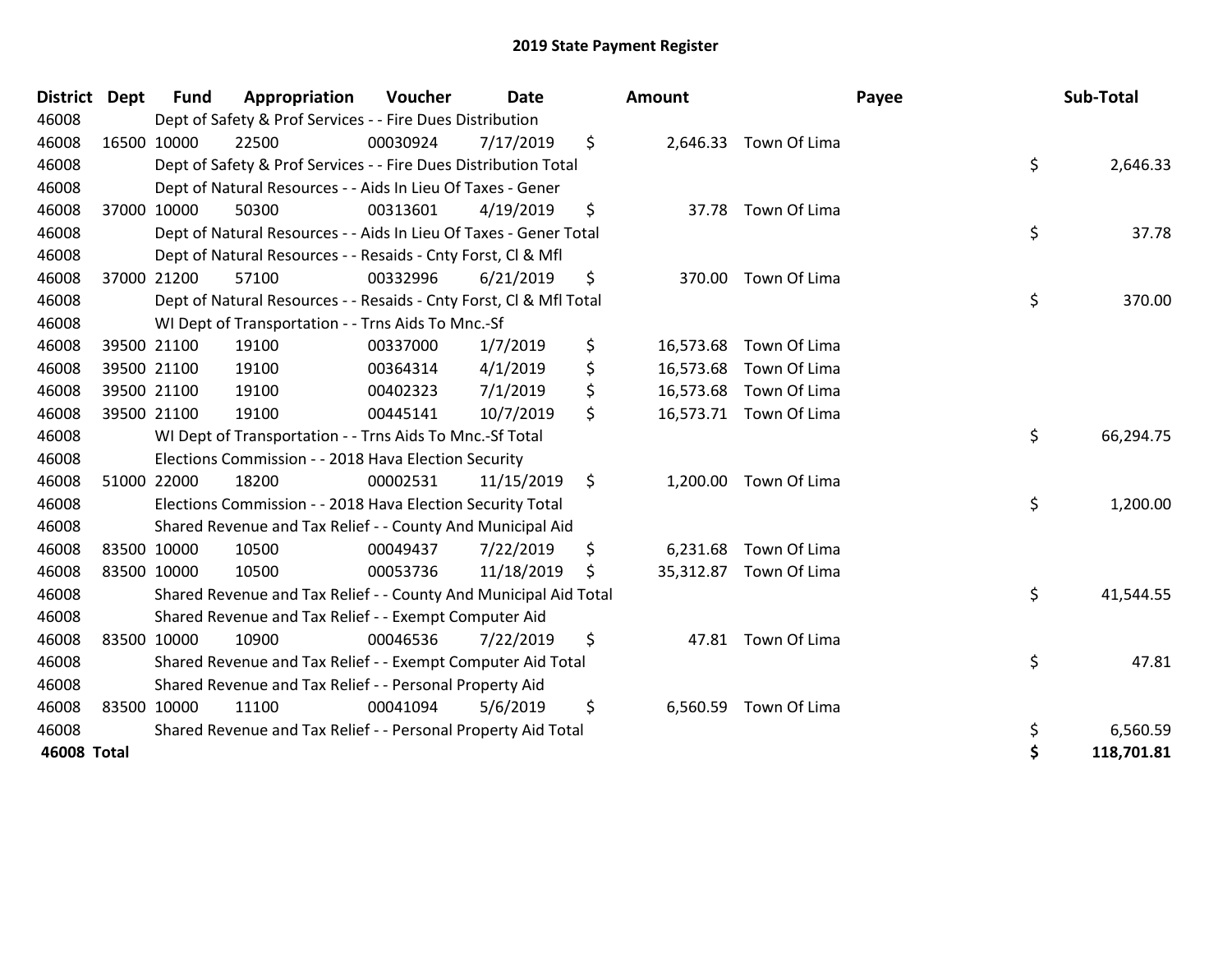| District Dept |             | <b>Fund</b> | Appropriation                                                      | Voucher  | <b>Date</b> | <b>Amount</b> |                         | Payee | Sub-Total  |
|---------------|-------------|-------------|--------------------------------------------------------------------|----------|-------------|---------------|-------------------------|-------|------------|
| 46010         |             |             | Dept of Safety & Prof Services - - Fire Dues Distribution          |          |             |               |                         |       |            |
| 46010         |             | 16500 10000 | 22500                                                              | 00030722 | 7/17/2019   | \$            | 3,503.17 Town Of Pepin  |       |            |
| 46010         |             |             | Dept of Safety & Prof Services - - Fire Dues Distribution Total    |          |             |               |                         | \$    | 3,503.17   |
| 46010         |             |             | Dept of Natural Resources - - Aids In Lieu Of Taxes - Gener        |          |             |               |                         |       |            |
| 46010         |             | 37000 10000 | 50300                                                              | 00297587 | 2/11/2019   | \$            | 10,527.57 Town Of Pepin |       |            |
| 46010         |             | 37000 10000 | 50300                                                              | 00314484 | 4/19/2019   | \$            | 561.21 Town Of Pepin    |       |            |
| 46010         |             |             | Dept of Natural Resources - - Aids In Lieu Of Taxes - Gener Total  |          |             |               |                         | \$    | 11,088.78  |
| 46010         |             |             | Dept of Natural Resources - - Taxes & Assessmts-Conserv Fund       |          |             |               |                         |       |            |
| 46010         |             | 37000 21200 | 16900                                                              | 00293588 | 1/25/2019   | \$            | 273.36 Town Of Pepin    |       |            |
| 46010         |             |             | Dept of Natural Resources - - Taxes & Assessmts-Conserv Fund Total |          |             |               |                         | \$    | 273.36     |
| 46010         |             |             | Dept of Natural Resources - - Resaids - Cnty Forst, Cl & Mfl       |          |             |               |                         |       |            |
| 46010         |             | 37000 21200 | 57100                                                              | 00332997 | 6/21/2019   | \$            | 1,038.26 Town Of Pepin  |       |            |
| 46010         |             |             | Dept of Natural Resources - - Resaids - Cnty Forst, Cl & Mfl Total |          |             |               |                         | \$    | 1,038.26   |
| 46010         |             |             | Dept of Natural Resources - - Aids In Lieu Of Taxes - Sum S        |          |             |               |                         |       |            |
| 46010         |             | 37000 21200 | 57900                                                              | 00314485 | 4/19/2019   | \$            | 605.34 Town Of Pepin    |       |            |
| 46010         |             |             | Dept of Natural Resources - - Aids In Lieu Of Taxes - Sum S Total  |          |             |               |                         | \$    | 605.34     |
| 46010         |             |             | WI Dept of Transportation - - Trns Aids To Mnc.-Sf                 |          |             |               |                         |       |            |
| 46010         |             | 39500 21100 | 19100                                                              | 00337001 | 1/7/2019    | \$            | 37,047.41 Town Of Pepin |       |            |
| 46010         |             | 39500 21100 | 19100                                                              | 00364315 | 4/1/2019    | \$            | 37,047.41 Town Of Pepin |       |            |
| 46010         |             | 39500 21100 | 19100                                                              | 00402324 | 7/1/2019    | \$            | 37,047.41 Town Of Pepin |       |            |
| 46010         |             | 39500 21100 | 19100                                                              | 00445142 | 10/7/2019   | \$            | 37,047.44 Town Of Pepin |       |            |
| 46010         |             |             | WI Dept of Transportation - - Trns Aids To Mnc.-Sf Total           |          |             |               |                         | \$    | 148,189.67 |
| 46010         |             |             | Elections Commission - - 2018 Hava Election Security               |          |             |               |                         |       |            |
| 46010         |             | 51000 22000 | 18200                                                              | 00002244 | 11/6/2019   | \$            | 1,200.00 Town Of Pepin  |       |            |
| 46010         |             |             | Elections Commission - - 2018 Hava Election Security Total         |          |             |               |                         | \$    | 1,200.00   |
| 46010         |             |             | Shared Revenue and Tax Relief - - County And Municipal Aid         |          |             |               |                         |       |            |
| 46010         |             | 83500 10000 | 10500                                                              | 00049438 | 7/22/2019   | \$            | 2,740.49 Town Of Pepin  |       |            |
| 46010         | 83500 10000 |             | 10500                                                              | 00053737 | 11/18/2019  | \$            | 15,529.45 Town Of Pepin |       |            |
| 46010         |             |             | Shared Revenue and Tax Relief - - County And Municipal Aid Total   |          |             |               |                         | \$    | 18,269.94  |
| 46010         |             |             | Shared Revenue and Tax Relief - - Exempt Computer Aid              |          |             |               |                         |       |            |
| 46010         |             | 83500 10000 | 10900                                                              | 00046537 | 7/22/2019   | \$<br>1.03    | Town Of Pepin           |       |            |
| 46010         |             |             | Shared Revenue and Tax Relief - - Exempt Computer Aid Total        |          |             |               |                         | \$    | 1.03       |
| 46010         |             |             | Shared Revenue and Tax Relief - - Utility Aid                      |          |             |               |                         |       |            |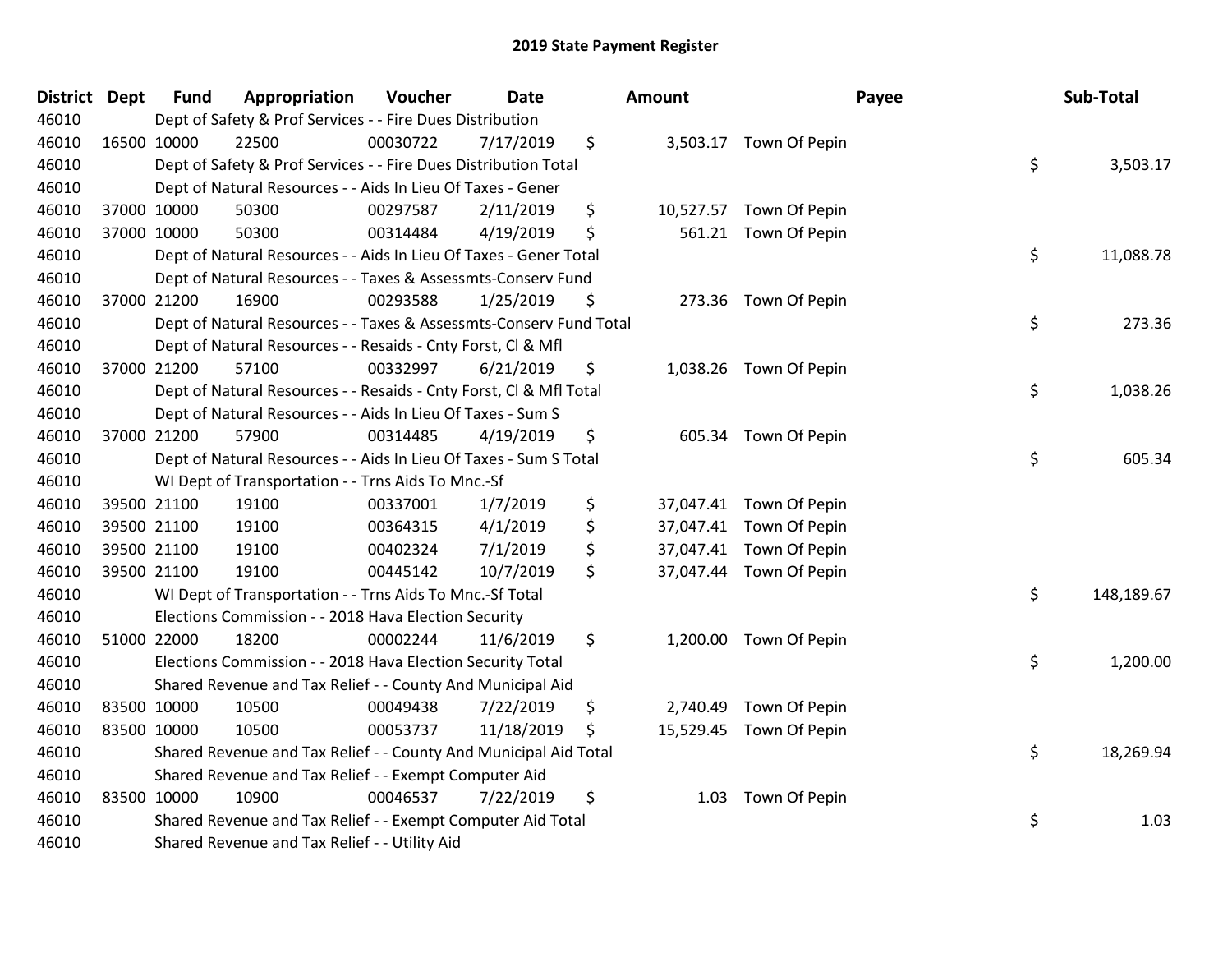| <b>District</b> | Dept        | Fund | Appropriation                                                 | Voucher  | Date       | Amount |                      | Pavee | Sub-Total  |
|-----------------|-------------|------|---------------------------------------------------------------|----------|------------|--------|----------------------|-------|------------|
| 46010           | 83500 10000 |      | 11000                                                         | 00049438 | 7/22/2019  | 41.60  | Town Of Pepin        |       |            |
| 46010           | 83500 10000 |      | 11000                                                         | 00053737 | 11/18/2019 |        | 243.44 Town Of Pepin |       |            |
| 46010           |             |      | Shared Revenue and Tax Relief - - Utility Aid Total           |          |            |        |                      |       | 285.04     |
| 46010           |             |      | Shared Revenue and Tax Relief - - Personal Property Aid       |          |            |        |                      |       |            |
| 46010           | 83500 10000 |      | 11100                                                         | 00041095 | 5/6/2019   |        | 110.19 Town Of Pepin |       |            |
| 46010           |             |      | Shared Revenue and Tax Relief - - Personal Property Aid Total |          |            |        |                      |       | 110.19     |
| 46010 Total     |             |      |                                                               |          |            |        |                      |       | 184,564.78 |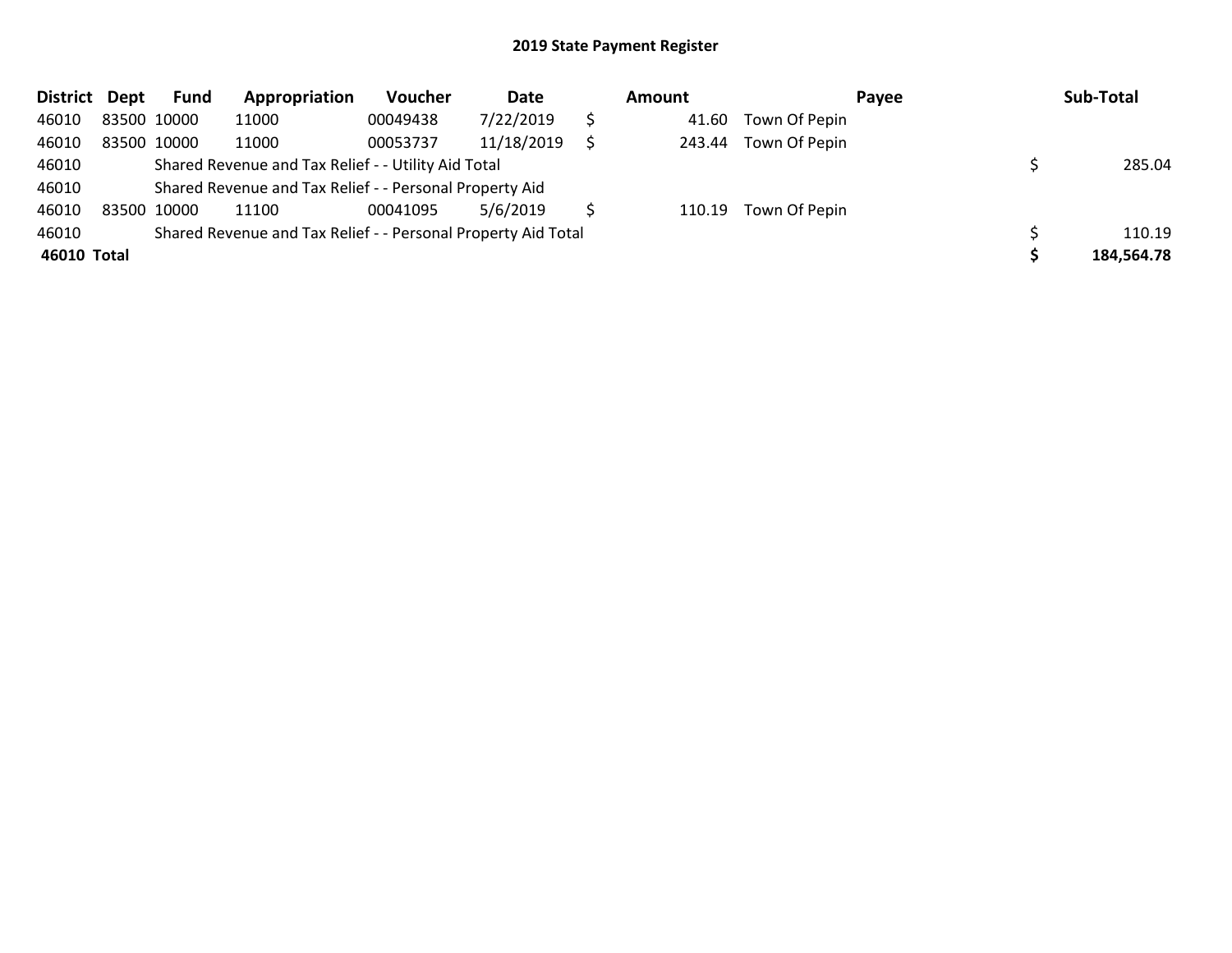| <b>District</b> | <b>Dept</b> | <b>Fund</b> | Appropriation                                                      | Voucher  | Date       | Amount         | Payee                       | Sub-Total       |
|-----------------|-------------|-------------|--------------------------------------------------------------------|----------|------------|----------------|-----------------------------|-----------------|
| 46012           |             |             | Dept of Safety & Prof Services - - Fire Dues Distribution          |          |            |                |                             |                 |
| 46012           |             | 16500 10000 | 22500                                                              | 00031303 | 7/18/2019  | \$             | 1,432.89 Town Of Stockholm  |                 |
| 46012           |             |             | Dept of Safety & Prof Services - - Fire Dues Distribution Total    |          |            |                |                             | \$<br>1,432.89  |
| 46012           |             |             | Dept of Natural Resources - - Aids In Lieu Of Taxes - Gener        |          |            |                |                             |                 |
| 46012           |             | 37000 10000 | 50300                                                              | 00297559 | 2/11/2019  | \$<br>1,975.68 | Town Of Stockholm           |                 |
| 46012           |             | 37000 10000 | 50300                                                              | 00297560 | 2/11/2019  | \$             | 1,941.21 Town Of Stockholm  |                 |
| 46012           |             | 37000 10000 | 50300                                                              | 00313971 | 4/19/2019  | \$<br>113.30   | Town Of Stockholm           |                 |
| 46012           |             |             | Dept of Natural Resources - - Aids In Lieu Of Taxes - Gener Total  |          |            |                |                             | \$<br>4,030.19  |
| 46012           |             |             | Dept of Natural Resources - - Resaids - Cnty Forst, CI & Mfl       |          |            |                |                             |                 |
| 46012           |             | 37000 21200 | 57100                                                              | 00332998 | 6/21/2019  | \$             | 230.01 Town Of Stockholm    |                 |
| 46012           |             |             | Dept of Natural Resources - - Resaids - Cnty Forst, Cl & Mfl Total |          |            |                |                             | \$<br>230.01    |
| 46012           |             |             | Dept of Natural Resources - - Aids In Lieu Of Taxes - Sum S        |          |            |                |                             |                 |
| 46012           |             | 37000 21200 | 57900                                                              | 00313972 | 4/19/2019  | \$             | 6.62 Town Of Stockholm      |                 |
| 46012           |             |             | Dept of Natural Resources - - Aids In Lieu Of Taxes - Sum S Total  |          |            |                |                             | \$<br>6.62      |
| 46012           |             |             | WI Dept of Transportation - - Trns Aids To Mnc.-Sf                 |          |            |                |                             |                 |
| 46012           |             | 39500 21100 | 19100                                                              | 00337002 | 1/7/2019   | \$             | 10,744.52 Town Of Stockholm |                 |
| 46012           |             | 39500 21100 | 19100                                                              | 00364316 | 4/1/2019   | \$             | 10,744.52 Town Of Stockholm |                 |
| 46012           |             | 39500 21100 | 19100                                                              | 00402325 | 7/1/2019   | \$             | 10,744.52 Town Of Stockholm |                 |
| 46012           |             | 39500 21100 | 19100                                                              | 00445143 | 10/7/2019  | \$             | 10,744.55 Town Of Stockholm |                 |
| 46012           |             |             | WI Dept of Transportation - - Trns Aids To Mnc.-Sf Total           |          |            |                |                             | \$<br>42,978.11 |
| 46012           |             |             | Elections Commission - - 2018 Hava Election Security               |          |            |                |                             |                 |
| 46012           |             | 51000 22000 | 18200                                                              | 00002294 | 11/6/2019  | \$             | 1,200.00 Town Of Stockholm  |                 |
| 46012           |             |             | Elections Commission - - 2018 Hava Election Security Total         |          |            |                |                             | \$<br>1,200.00  |
| 46012           |             |             | Shared Revenue and Tax Relief - - County And Municipal Aid         |          |            |                |                             |                 |
| 46012           |             | 83500 10000 | 10500                                                              | 00049439 | 7/22/2019  | \$<br>1,130.54 | Town Of Stockholm           |                 |
| 46012           |             | 83500 10000 | 10500                                                              | 00053738 | 11/18/2019 | \$<br>6,406.38 | Town Of Stockholm           |                 |
| 46012           |             |             | Shared Revenue and Tax Relief - - County And Municipal Aid Total   |          |            |                |                             | \$<br>7,536.92  |
| 46012           |             |             | Shared Revenue and Tax Relief - - Exempt Computer Aid              |          |            |                |                             |                 |
| 46012           |             | 83500 10000 | 10900                                                              | 00046538 | 7/22/2019  | \$             | 34.30 Town Of Stockholm     |                 |
| 46012           |             |             | Shared Revenue and Tax Relief - - Exempt Computer Aid Total        |          |            |                |                             | \$<br>34.30     |
| 46012           |             |             | Shared Revenue and Tax Relief - - Utility Aid                      |          |            |                |                             |                 |
| 46012           |             | 83500 10000 | 11000                                                              | 00049439 | 7/22/2019  | \$<br>107.79   | Town Of Stockholm           |                 |
| 46012           |             | 83500 10000 | 11000                                                              | 00053738 | 11/18/2019 | \$             | 698.22 Town Of Stockholm    |                 |

| ount      | Payee             | Sub-Total       |
|-----------|-------------------|-----------------|
| 1,432.89  | Town Of Stockholm | \$<br>1,432.89  |
| 1,975.68  | Town Of Stockholm |                 |
| 1,941.21  | Town Of Stockholm |                 |
| 113.30    | Town Of Stockholm |                 |
|           |                   | \$<br>4,030.19  |
| 230.01    | Town Of Stockholm |                 |
|           |                   | \$<br>230.01    |
| 6.62      | Town Of Stockholm |                 |
|           |                   | \$<br>6.62      |
| 10,744.52 | Town Of Stockholm |                 |
| 10,744.52 | Town Of Stockholm |                 |
| 10,744.52 | Town Of Stockholm |                 |
| 10,744.55 | Town Of Stockholm |                 |
|           |                   | \$<br>42,978.11 |
| 1,200.00  | Town Of Stockholm |                 |
|           |                   | \$<br>1,200.00  |
| 1,130.54  | Town Of Stockholm |                 |
| 6,406.38  | Town Of Stockholm |                 |
|           |                   | \$<br>7,536.92  |
| 34.30     | Town Of Stockholm |                 |
|           |                   | \$<br>34.30     |
| 107.79    | Town Of Stockholm |                 |
| 698.22    | Town Of Stockholm |                 |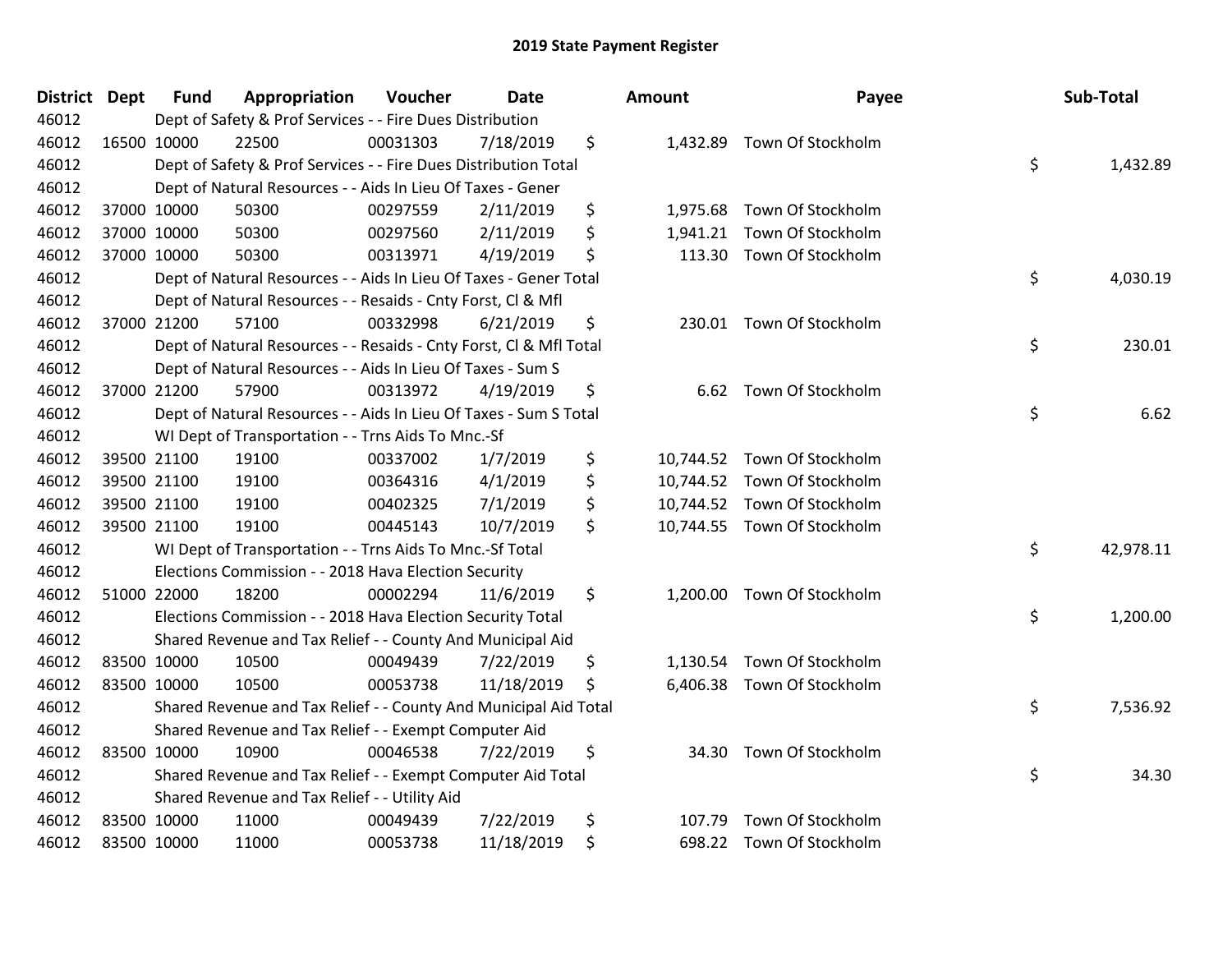| District Dept | Fund        | Appropriation                                                 | Voucher  | Date     | Amount | Payee                   | Sub-Total |
|---------------|-------------|---------------------------------------------------------------|----------|----------|--------|-------------------------|-----------|
| 46012         |             | Shared Revenue and Tax Relief - - Utility Aid Total           |          |          |        |                         | 806.01    |
| 46012         |             | Shared Revenue and Tax Relief - - Personal Property Aid       |          |          |        |                         |           |
| 46012         | 83500 10000 | 11100                                                         | 00041096 | 5/6/2019 |        | 61.60 Town Of Stockholm |           |
| 46012         |             | Shared Revenue and Tax Relief - - Personal Property Aid Total |          |          |        |                         | 61.60     |
| 46012 Total   |             |                                                               |          |          |        |                         | 58,316.65 |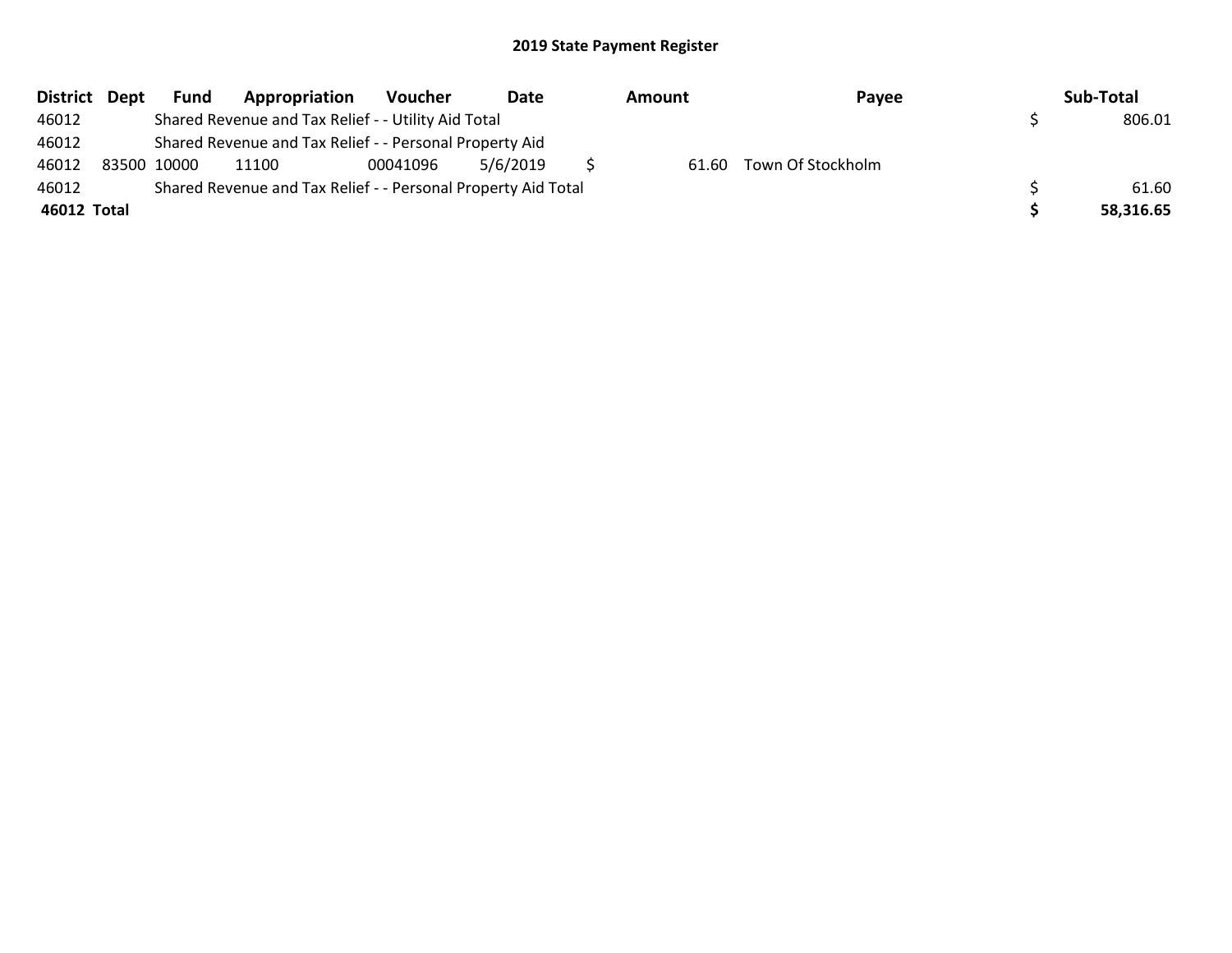| <b>District Dept</b> | <b>Fund</b> | Appropriation                                                      | Voucher  | <b>Date</b> | <b>Amount</b>   | Payee                        | Sub-Total       |
|----------------------|-------------|--------------------------------------------------------------------|----------|-------------|-----------------|------------------------------|-----------------|
| 46014                |             | Dept of Safety & Prof Services - - Fire Dues Distribution          |          |             |                 |                              |                 |
| 46014                | 16500 10000 | 22500                                                              | 00030987 | 7/17/2019   | \$              | 2,415.42 Town Of Waterville  |                 |
| 46014                |             | Dept of Safety & Prof Services - - Fire Dues Distribution Total    |          |             |                 |                              | \$<br>2,415.42  |
| 46014                |             | Dept of Natural Resources - - Aids In Lieu Of Taxes - Gener        |          |             |                 |                              |                 |
| 46014                | 37000 10000 | 50300                                                              | 00297516 | 2/11/2019   | \$<br>13,188.69 | Town Of Waterville           |                 |
| 46014                | 37000 10000 | 50300                                                              | 00297517 | 2/11/2019   | \$<br>3,925.02  | Town Of Waterville           |                 |
| 46014                | 37000 10000 | 50300                                                              | 00313487 | 4/19/2019   | \$              | 378.61 Town Of Waterville    |                 |
| 46014                |             | Dept of Natural Resources - - Aids In Lieu Of Taxes - Gener Total  |          |             |                 |                              | \$<br>17,492.32 |
| 46014                |             | Dept of Natural Resources - - Resaids - Cnty Forst, CI & Mfl       |          |             |                 |                              |                 |
| 46014                | 37000 21200 | 57100                                                              | 00332999 | 6/21/2019   | \$<br>485.80    | Town Of Waterville           |                 |
| 46014                |             | Dept of Natural Resources - - Resaids - Cnty Forst, Cl & Mfl Total |          |             |                 |                              | \$<br>485.80    |
| 46014                |             | WI Dept of Transportation - - Trns Aids To Mnc.-Sf                 |          |             |                 |                              |                 |
| 46014                | 39500 21100 | 19100                                                              | 00337003 | 1/7/2019    | \$<br>21,775.73 | Town Of Waterville           |                 |
| 46014                | 39500 21100 | 19100                                                              | 00364317 | 4/1/2019    | \$<br>21,775.73 | <b>Town Of Waterville</b>    |                 |
| 46014                | 39500 21100 | 19100                                                              | 00402326 | 7/1/2019    | \$<br>21,775.73 | <b>Town Of Waterville</b>    |                 |
| 46014                | 39500 21100 | 19100                                                              | 00445144 | 10/7/2019   | \$              | 21,775.75 Town Of Waterville |                 |
| 46014                |             | WI Dept of Transportation - - Trns Aids To Mnc.-Sf Total           |          |             |                 |                              | \$<br>87,102.94 |
| 46014                |             | Elections Commission - - 2018 Hava Election Security               |          |             |                 |                              |                 |
| 46014                | 51000 22000 | 18200                                                              | 00002601 | 11/18/2019  | \$<br>1,200.00  | Town Of Waterville           |                 |
| 46014                |             | Elections Commission - - 2018 Hava Election Security Total         |          |             |                 |                              | \$<br>1,200.00  |
| 46014                |             | Shared Revenue and Tax Relief - - County And Municipal Aid         |          |             |                 |                              |                 |
| 46014                | 83500 10000 | 10500                                                              | 00049440 | 7/22/2019   | \$              | 13,470.50 Town Of Waterville |                 |
| 46014                | 83500 10000 | 10500                                                              | 00053739 | 11/18/2019  | \$              | 80,004.86 Town Of Waterville |                 |
| 46014                |             | Shared Revenue and Tax Relief - - County And Municipal Aid Total   |          |             |                 |                              | \$<br>93,475.36 |
| 46014                |             | Shared Revenue and Tax Relief - - Exempt Computer Aid              |          |             |                 |                              |                 |
| 46014                | 83500 10000 | 10900                                                              | 00046539 | 7/22/2019   | \$<br>5.19      | Town Of Waterville           |                 |
| 46014                |             | Shared Revenue and Tax Relief - - Exempt Computer Aid Total        |          |             |                 |                              | \$<br>5.19      |
| 46014                |             | Shared Revenue and Tax Relief - - Utility Aid                      |          |             |                 |                              |                 |
| 46014                | 83500 10000 | 11000                                                              | 00049440 | 7/22/2019   | \$<br>87.92     | Town Of Waterville           |                 |
| 46014                | 83500 10000 | 11000                                                              | 00053739 | 11/18/2019  | \$              | 494.81 Town Of Waterville    |                 |
| 46014                |             | Shared Revenue and Tax Relief - - Utility Aid Total                |          |             |                 |                              | \$<br>582.73    |
| 46014                |             | Shared Revenue and Tax Relief - - Personal Property Aid            |          |             |                 |                              |                 |
| 46014                | 83500 10000 | 11100                                                              | 00041097 | 5/6/2019    | \$              | 1,706.74 Town Of Waterville  |                 |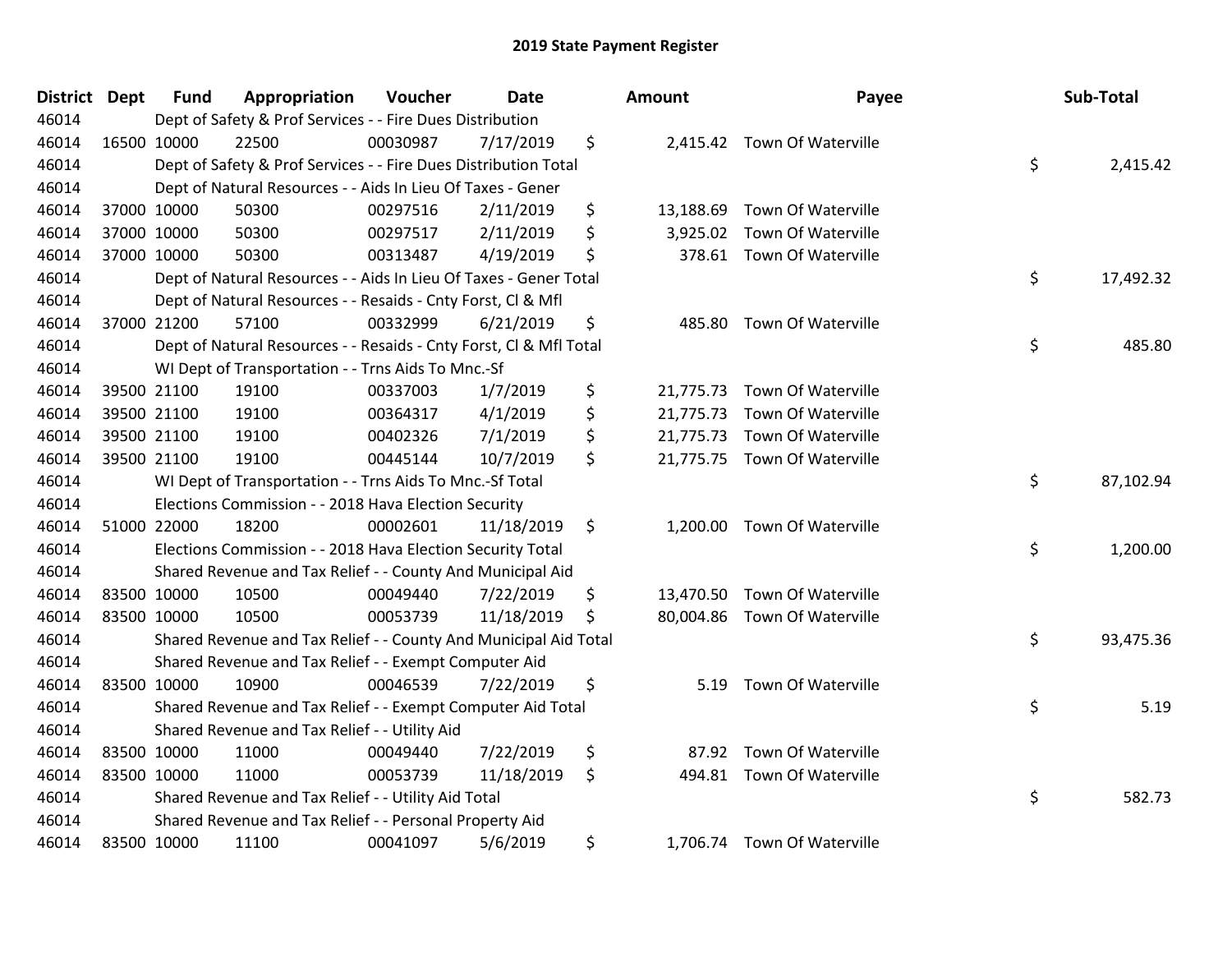| District Dept | Fund | <b>Appropriation</b>                                          | Voucher | Date | Amount | Payee | Sub-Total  |
|---------------|------|---------------------------------------------------------------|---------|------|--------|-------|------------|
| 46014         |      | Shared Revenue and Tax Relief - - Personal Property Aid Total |         |      |        |       | 1,706.74   |
| 46014 Total   |      |                                                               |         |      |        |       | 204,466.50 |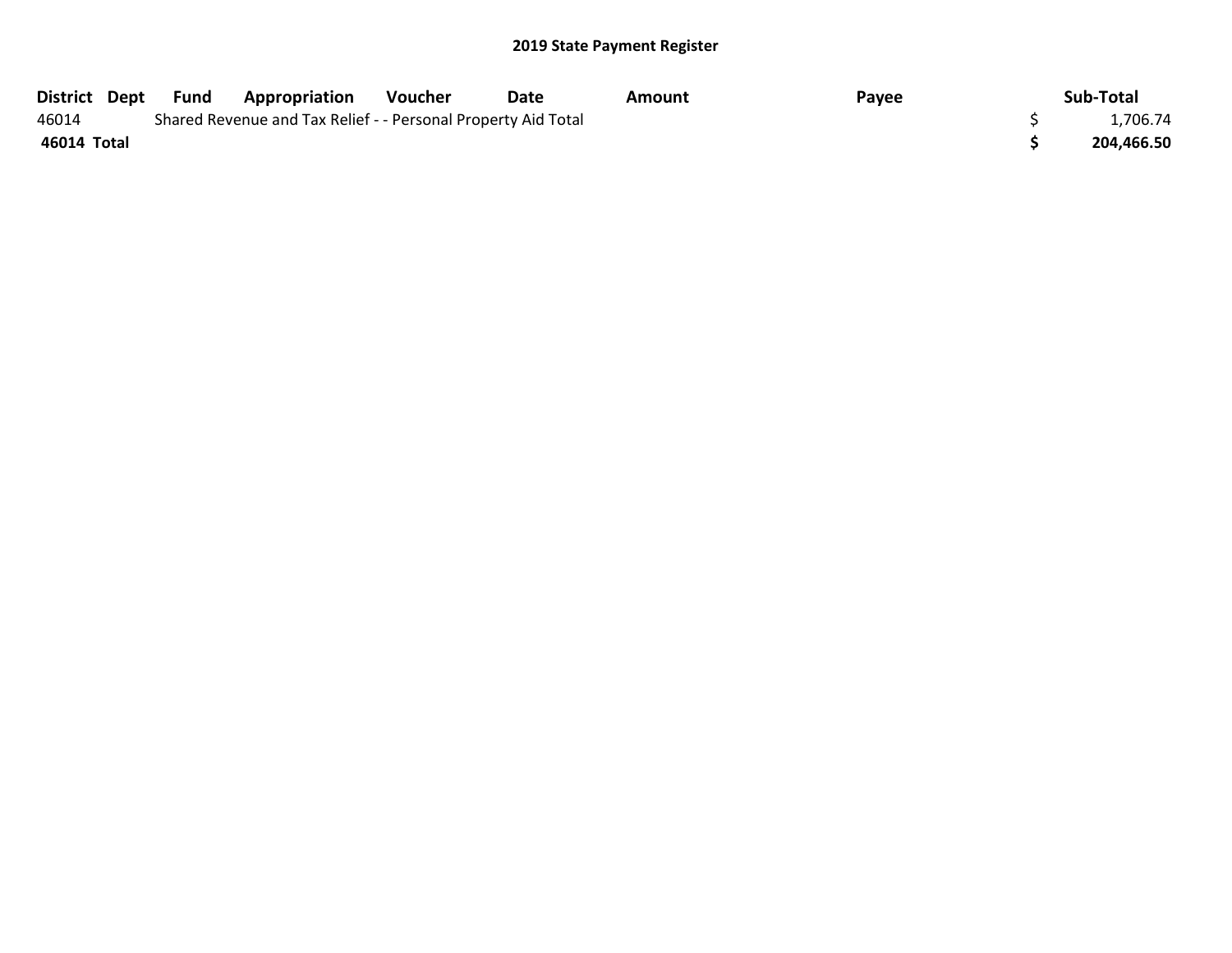| <b>District</b> | <b>Dept</b> | <b>Fund</b> | Appropriation                                                      | Voucher  | <b>Date</b> | Amount         | Payee                    | Sub-Total       |
|-----------------|-------------|-------------|--------------------------------------------------------------------|----------|-------------|----------------|--------------------------|-----------------|
| 46016           |             |             | Dept of Safety & Prof Services - - Fire Dues Distribution          |          |             |                |                          |                 |
| 46016           | 16500 10000 |             | 22500                                                              | 00031208 | 7/17/2019   | \$             | 1,718.66 Town Of Waubeek |                 |
| 46016           |             |             | Dept of Safety & Prof Services - - Fire Dues Distribution Total    |          |             |                |                          | \$<br>1,718.66  |
| 46016           |             |             | Dept of Natural Resources - - Aids In Lieu Of Taxes - Gener        |          |             |                |                          |                 |
| 46016           |             | 37000 10000 | 50300                                                              | 00297561 | 2/11/2019   | \$<br>2,311.10 | Town Of Waubeek          |                 |
| 46016           |             | 37000 10000 | 50300                                                              | 00297562 | 2/11/2019   | \$<br>36.89    | Town Of Waubeek          |                 |
| 46016           |             | 37000 10000 | 50300                                                              | 00313986 | 4/19/2019   | \$<br>370.10   | Town Of Waubeek          |                 |
| 46016           |             |             | Dept of Natural Resources - - Aids In Lieu Of Taxes - Gener Total  |          |             |                |                          | \$<br>2,718.09  |
| 46016           |             |             | Dept of Natural Resources - - Resaids - Cnty Forst, CI & Mfl       |          |             |                |                          |                 |
| 46016           |             | 37000 21200 | 57100                                                              | 00333000 | 6/21/2019   | \$<br>229.35   | Town Of Waubeek          |                 |
| 46016           |             |             | Dept of Natural Resources - - Resaids - Cnty Forst, CI & Mfl Total |          |             |                |                          | \$<br>229.35    |
| 46016           |             |             | WI Dept of Transportation - - Trns Aids To Mnc.-Sf                 |          |             |                |                          |                 |
| 46016           |             | 39500 21100 | 19100                                                              | 00337004 | 1/7/2019    | \$<br>5,620.12 | Town Of Waubeek          |                 |
| 46016           |             | 39500 21100 | 19100                                                              | 00364318 | 4/1/2019    | \$             | 5,620.12 Town Of Waubeek |                 |
| 46016           |             | 39500 21100 | 19100                                                              | 00402327 | 7/1/2019    | \$<br>5,620.12 | <b>Town Of Waubeek</b>   |                 |
| 46016           |             | 39500 21100 | 19100                                                              | 00445145 | 10/7/2019   | \$             | 5,620.13 Town Of Waubeek |                 |
| 46016           |             |             | WI Dept of Transportation - - Trns Aids To Mnc.-Sf Total           |          |             |                |                          | \$<br>22,480.49 |
| 46016           |             |             | Shared Revenue and Tax Relief - - County And Municipal Aid         |          |             |                |                          |                 |
| 46016           |             | 83500 10000 | 10500                                                              | 00049441 | 7/22/2019   | \$<br>741.34   | Town Of Waubeek          |                 |
| 46016           |             | 83500 10000 | 10500                                                              | 00053740 | 11/18/2019  | \$             | 4,200.90 Town Of Waubeek |                 |
| 46016           |             |             | Shared Revenue and Tax Relief - - County And Municipal Aid Total   |          |             |                |                          | \$<br>4,942.24  |
| 46016           |             |             | Shared Revenue and Tax Relief - - Exempt Computer Aid              |          |             |                |                          |                 |
| 46016           | 83500 10000 |             | 10900                                                              | 00046540 | 7/22/2019   | \$<br>70.67    | Town Of Waubeek          |                 |
| 46016           |             |             | Shared Revenue and Tax Relief - - Exempt Computer Aid Total        |          |             |                |                          | \$<br>70.67     |
| 46016           |             |             | Shared Revenue and Tax Relief - - Utility Aid                      |          |             |                |                          |                 |
| 46016           |             | 83500 10000 | 11000                                                              | 00049441 | 7/22/2019   | \$<br>635.47   | Town Of Waubeek          |                 |
| 46016           |             | 83500 10000 | 11000                                                              | 00053740 | 11/18/2019  | \$<br>3,951.26 | Town Of Waubeek          |                 |
| 46016           |             |             | Shared Revenue and Tax Relief - - Utility Aid Total                |          |             |                |                          | \$<br>4,586.73  |
| 46016           |             |             | Shared Revenue and Tax Relief - - Personal Property Aid            |          |             |                |                          |                 |
| 46016           | 83500 10000 |             | 11100                                                              | 00041098 | 5/6/2019    | \$<br>667.07   | <b>Town Of Waubeek</b>   |                 |
| 46016           |             |             | Shared Revenue and Tax Relief - - Personal Property Aid Total      |          |             |                |                          | \$<br>667.07    |
| 46016 Total     |             |             |                                                                    |          |             |                |                          | \$<br>37,413.30 |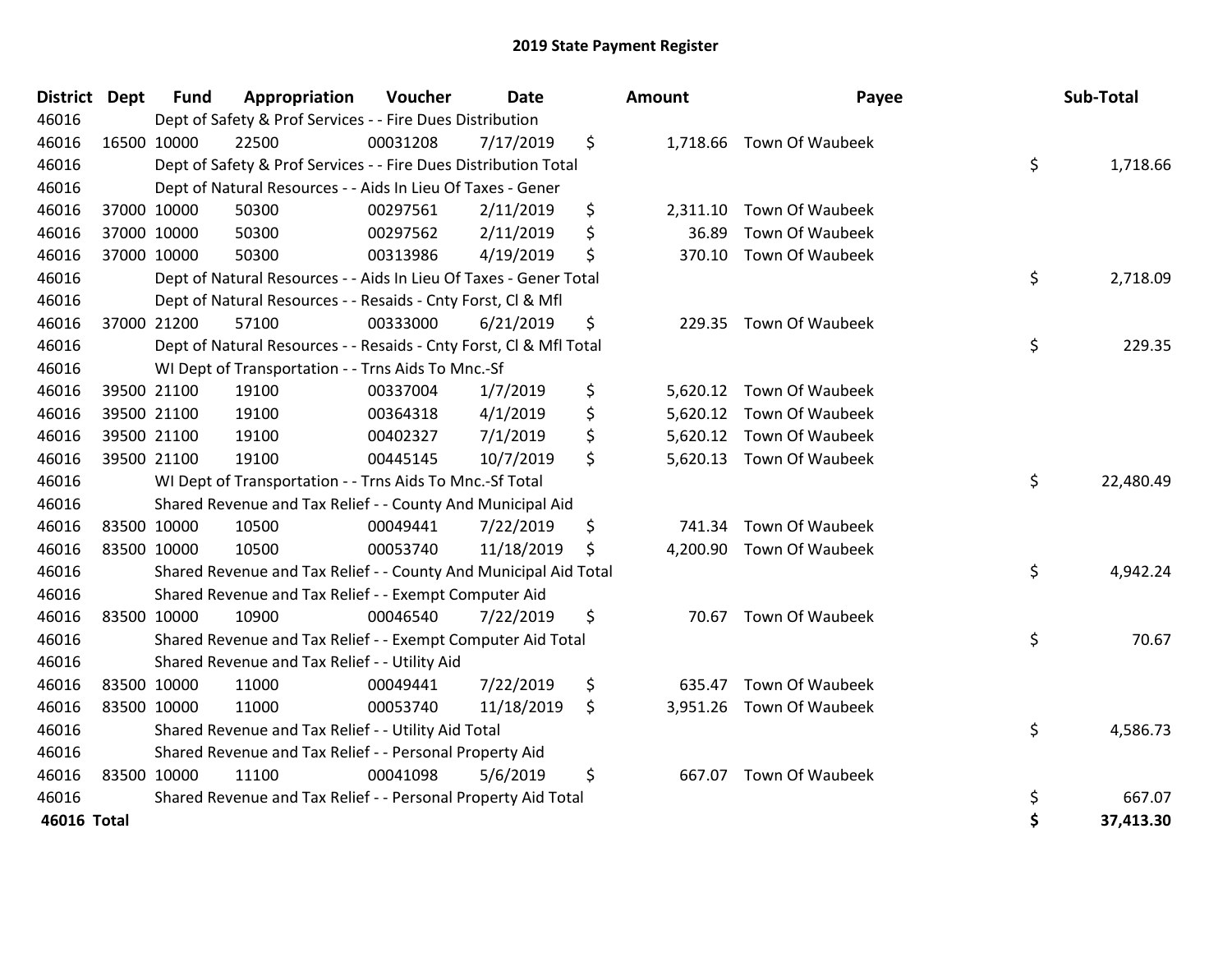| <b>District</b> | <b>Dept</b> | <b>Fund</b> | Appropriation                                                                   | Voucher  | <b>Date</b>             | Amount           |                            | Payee | Sub-Total  |
|-----------------|-------------|-------------|---------------------------------------------------------------------------------|----------|-------------------------|------------------|----------------------------|-------|------------|
| 46171           |             |             | Dept of Safety & Prof Services - - Fire Dues Distribution                       |          |                         |                  |                            |       |            |
| 46171           |             | 16500 10000 | 22500                                                                           | 00030776 | 7/17/2019               | \$               | 3,199.97 Village Of Pepin  |       |            |
| 46171           |             |             | Dept of Safety & Prof Services - - Fire Dues Distribution Total                 |          |                         |                  |                            | \$    | 3,199.97   |
| 46171           |             |             | WI Dept of Transportation - - Hwy Sfty Loc Aid Ffd                              |          |                         |                  |                            |       |            |
| 46171           |             | 39500 21100 | 18500                                                                           | 00431206 | 9/5/2019                | \$<br>3,791.00   | Village Of Pepin           |       |            |
| 46171           |             |             | WI Dept of Transportation - - Hwy Sfty Loc Aid Ffd Total                        |          |                         |                  |                            | \$    | 3,791.00   |
| 46171           |             |             | WI Dept of Transportation - - Trns Aids To Mnc.-Sf                              |          |                         |                  |                            |       |            |
| 46171           |             | 39500 21100 | 19100                                                                           | 00337005 | 1/7/2019                | \$               | 5,661.94 Village Of Pepin  |       |            |
| 46171           |             | 39500 21100 | 19100                                                                           | 00364319 | 4/1/2019                | \$<br>5,661.94   | Village Of Pepin           |       |            |
| 46171           |             | 39500 21100 | 19100                                                                           | 00402328 | 7/1/2019                | \$<br>5,661.94   | Village Of Pepin           |       |            |
| 46171           |             | 39500 21100 | 19100                                                                           | 00445146 | 10/7/2019               | \$<br>5,661.95   | Village Of Pepin           |       |            |
| 46171           |             |             | WI Dept of Transportation - - Trns Aids To Mnc.-Sf Total                        |          |                         |                  |                            | \$    | 22,647.77  |
| 46171           |             |             | WI Dept of Transportation - - Loc Rd Imp Prg St Fd                              |          |                         |                  |                            |       |            |
| 46171           |             | 39500 21100 | 27800                                                                           | 00439774 | 9/30/2019               | \$<br>9,397.42   | Village Of Pepin           |       |            |
| 46171           |             |             | WI Dept of Transportation - - Loc Rd Imp Prg St Fd Total                        |          |                         |                  |                            | \$    | 9,397.42   |
| 46171           |             |             | Department of Health Services - - Prepaid Medical Transport Reimbursement       |          |                         |                  |                            |       |            |
| 46171           |             | 43500 10000 | 16300                                                                           |          | AMBULANCE 11/18/2019 \$ | 3,426.83         | Village Of Pepin           |       |            |
| 46171           |             |             | Department of Health Services - - Prepaid Medical Transport Reimbursement Total |          |                         |                  |                            | \$    | 3,426.83   |
| 46171           |             |             | Department of Justice - - Law Enforcement Train, Local                          |          |                         |                  |                            |       |            |
| 46171           |             | 45500 10000 | 23100                                                                           | 00074326 | 11/6/2019               | \$               | 160.00 Village Of Pepin    |       |            |
| 46171           |             |             | Department of Justice - - Law Enforcement Train, Local Total                    |          |                         |                  |                            | \$    | 160.00     |
| 46171           |             |             | Department of Military Affairs - - Major Disaster Assist; Pif                   |          |                         |                  |                            |       |            |
| 46171           |             | 46500 27200 | 36500                                                                           | 00057766 | 3/14/2019               | \$               | 10,852.31 Village Of Pepin |       |            |
| 46171           |             |             | Department of Military Affairs - - Major Disaster Assist; Pif Total             |          |                         |                  |                            | \$    | 10,852.31  |
| 46171           |             |             | Elections Commission - - 2018 Hava Election Security                            |          |                         |                  |                            |       |            |
| 46171           |             | 51000 22000 | 18200                                                                           | 00002684 | 11/20/2019              | \$<br>1,200.00   | Village Of Pepin           |       |            |
| 46171           |             |             | Elections Commission - - 2018 Hava Election Security Total                      |          |                         |                  |                            | \$    | 1,200.00   |
| 46171           |             |             | Shared Revenue and Tax Relief - - County And Municipal Aid                      |          |                         |                  |                            |       |            |
| 46171           |             | 83500 10000 | 10500                                                                           | 00049442 | 7/22/2019               | \$<br>18,759.86  | Village Of Pepin           |       |            |
| 46171           |             | 83500 10000 | 10500                                                                           | 00053741 | 11/18/2019              | \$<br>102,879.05 | Village Of Pepin           |       |            |
| 46171           |             |             | Shared Revenue and Tax Relief - - County And Municipal Aid Total                |          |                         |                  |                            | \$    | 121,638.91 |
| 46171           |             |             | Shared Revenue and Tax Relief - - Exempt Computer Aid                           |          |                         |                  |                            |       |            |
| 46171           |             | 83500 10000 | 10900                                                                           | 00046541 | 7/22/2019               | \$               | 208.22 Village Of Pepin    |       |            |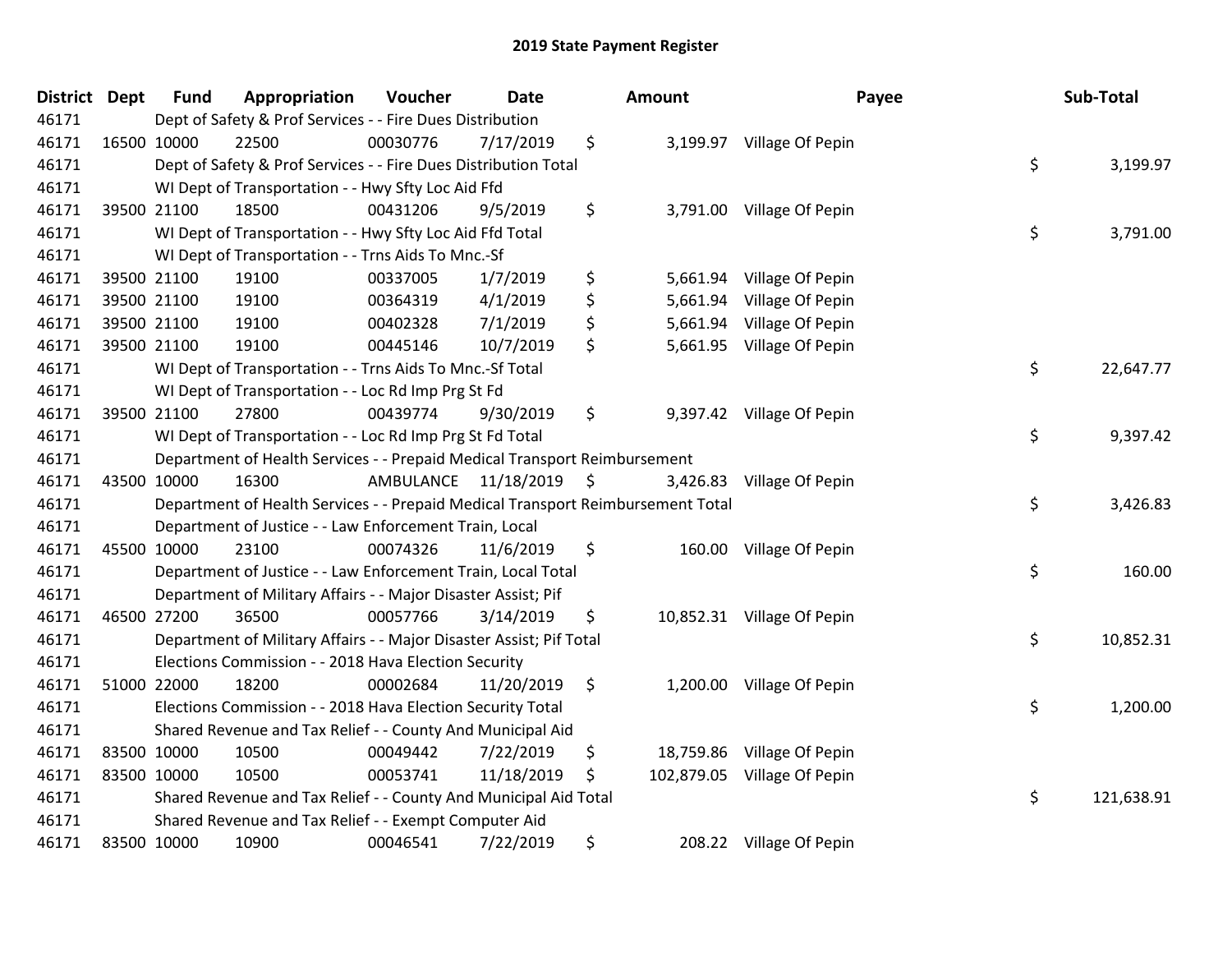| <b>District</b> | Dept | <b>Fund</b> | Appropriation                                                 | Voucher  | Date      | Amount | Payee            | Sub-Total  |
|-----------------|------|-------------|---------------------------------------------------------------|----------|-----------|--------|------------------|------------|
| 46171           |      | 83500 10000 | 10900                                                         | 00047947 | 7/22/2019 | 270.68 | Village Of Pepin |            |
| 46171           |      |             | Shared Revenue and Tax Relief - - Exempt Computer Aid Total   |          |           |        |                  | 478.90     |
| 46171           |      |             | Shared Revenue and Tax Relief - - Personal Property Aid       |          |           |        |                  |            |
| 46171           |      | 83500 10000 | 11100                                                         | 00041099 | 5/6/2019  | 716.20 | Village Of Pepin |            |
| 46171           |      | 83500 10000 | 11100                                                         | 00042698 | 5/6/2019  | 378.65 | Village Of Pepin |            |
| 46171           |      |             | Shared Revenue and Tax Relief - - Personal Property Aid Total |          |           |        |                  | 1,094.85   |
| 46171 Total     |      |             |                                                               |          |           |        |                  | 177,887.96 |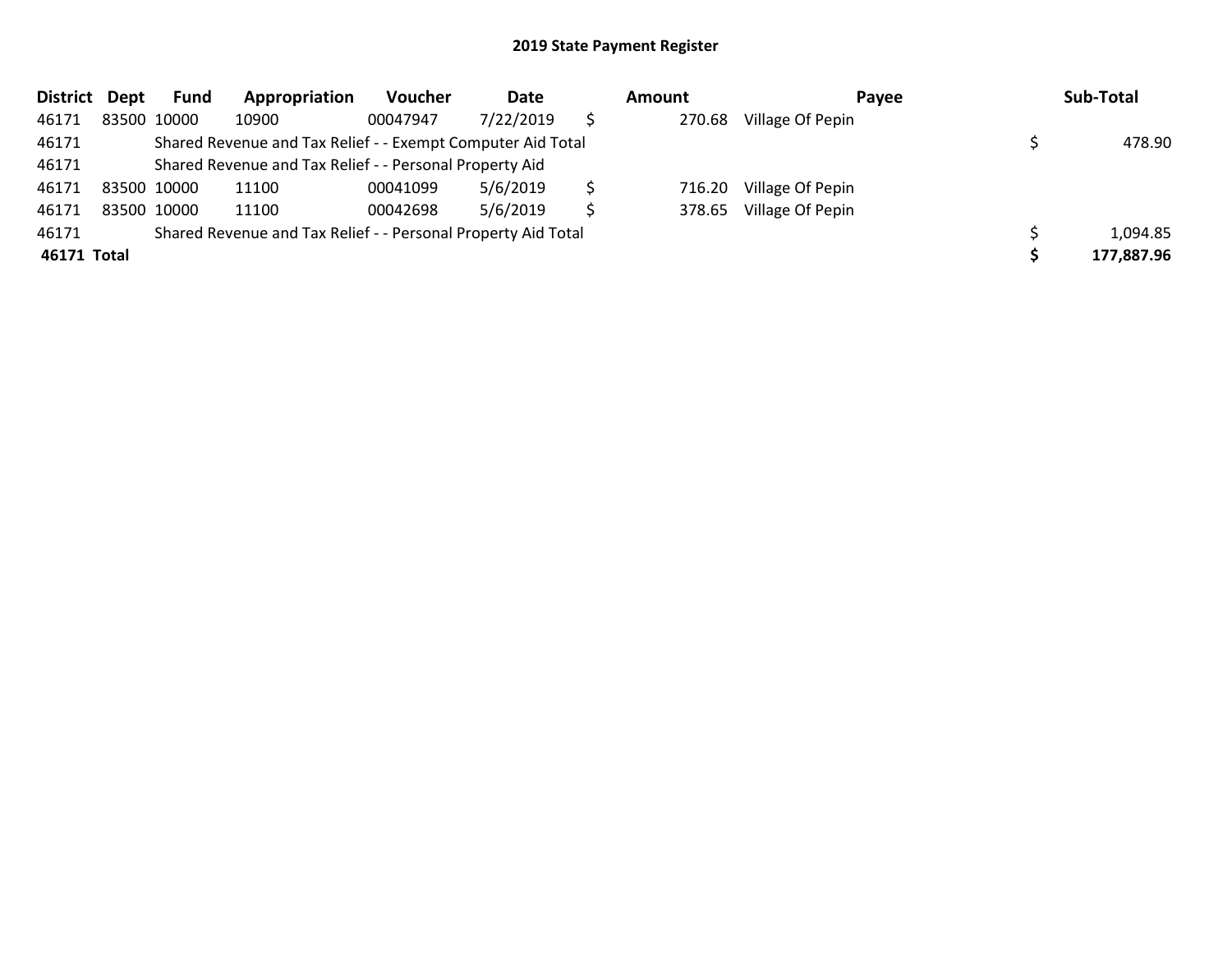| <b>District</b>    | <b>Dept</b> | <b>Fund</b> | Appropriation                                                      | Voucher  | <b>Date</b> | Amount          | Payee                       | Sub-Total       |
|--------------------|-------------|-------------|--------------------------------------------------------------------|----------|-------------|-----------------|-----------------------------|-----------------|
| 46181              |             |             | Dept of Safety & Prof Services - - Fire Dues Distribution          |          |             |                 |                             |                 |
| 46181              |             | 16500 10000 | 22500                                                              | 00031516 | 7/18/2019   | \$              | 740.11 Village Of Stockholm |                 |
| 46181              |             |             | Dept of Safety & Prof Services - - Fire Dues Distribution Total    |          |             |                 |                             | \$<br>740.11    |
| 46181              |             |             | Dept of Natural Resources - - Aids In Lieu Of Taxes - Gener        |          |             |                 |                             |                 |
| 46181              |             | 37000 10000 | 50300                                                              | 00314100 | 4/19/2019   | \$<br>56.02     | Village Of Stockholm        |                 |
| 46181              |             |             | Dept of Natural Resources - - Aids In Lieu Of Taxes - Gener Total  |          |             |                 |                             | \$<br>56.02     |
| 46181              |             |             | Dept of Natural Resources - - Resaids - Cnty Forst, Cl & Mfl       |          |             |                 |                             |                 |
| 46181              |             | 37000 21200 | 57100                                                              | 00333001 | 6/21/2019   | \$<br>7.60      | Village Of Stockholm        |                 |
| 46181              |             |             | Dept of Natural Resources - - Resaids - Cnty Forst, Cl & Mfl Total |          |             |                 |                             | \$<br>7.60      |
| 46181              |             |             | WI Dept of Transportation - - Trns Aids To Mnc.-Sf                 |          |             |                 |                             |                 |
| 46181              |             | 39500 21100 | 19100                                                              | 00337006 | 1/7/2019    | \$<br>1,116.85  | Village Of Stockholm        |                 |
| 46181              |             | 39500 21100 | 19100                                                              | 00364320 | 4/1/2019    | \$<br>1,116.85  | Village Of Stockholm        |                 |
| 46181              |             | 39500 21100 | 19100                                                              | 00402329 | 7/1/2019    | \$<br>1,116.85  | Village Of Stockholm        |                 |
| 46181              |             | 39500 21100 | 19100                                                              | 00445147 | 10/7/2019   | \$<br>1,116.88  | Village Of Stockholm        |                 |
| 46181              |             |             | WI Dept of Transportation - - Trns Aids To Mnc.-Sf Total           |          |             |                 |                             | \$<br>4,467.43  |
| 46181              |             |             | WI Dept of Transportation - - Loc Rd Imp Prg St Fd                 |          |             |                 |                             |                 |
| 46181              |             | 39500 21100 | 27800                                                              | 00413851 | 7/18/2019   | \$<br>2,574.00  | Village Of Stockholm        |                 |
| 46181              |             |             | WI Dept of Transportation - - Loc Rd Imp Prg St Fd Total           |          |             |                 |                             | \$<br>2,574.00  |
| 46181              |             |             | Shared Revenue and Tax Relief - - County And Municipal Aid         |          |             |                 |                             |                 |
| 46181              |             | 83500 10000 | 10500                                                              | 00049443 | 7/22/2019   | \$<br>2,341.44  | Village Of Stockholm        |                 |
| 46181              |             | 83500 10000 | 10500                                                              | 00053742 | 11/18/2019  | \$<br>13,268.19 | Village Of Stockholm        |                 |
| 46181              |             |             | Shared Revenue and Tax Relief - - County And Municipal Aid Total   |          |             |                 |                             | \$<br>15,609.63 |
| 46181              |             |             | Shared Revenue and Tax Relief - - Exempt Computer Aid              |          |             |                 |                             |                 |
| 46181              |             | 83500 10000 | 10900                                                              | 00046542 | 7/22/2019   | \$<br>1.03      | Village Of Stockholm        |                 |
| 46181              |             |             | Shared Revenue and Tax Relief - - Exempt Computer Aid Total        |          |             |                 |                             | \$<br>1.03      |
| 46181              |             |             | Shared Revenue and Tax Relief - - Personal Property Aid            |          |             |                 |                             |                 |
| 46181              |             | 83500 10000 | 11100                                                              | 00041100 | 5/6/2019    | \$<br>0.94      | Village Of Stockholm        |                 |
| 46181              |             |             | Shared Revenue and Tax Relief - - Personal Property Aid Total      |          |             |                 |                             | \$<br>0.94      |
| <b>46181 Total</b> |             |             |                                                                    |          |             |                 |                             | \$<br>23,456.76 |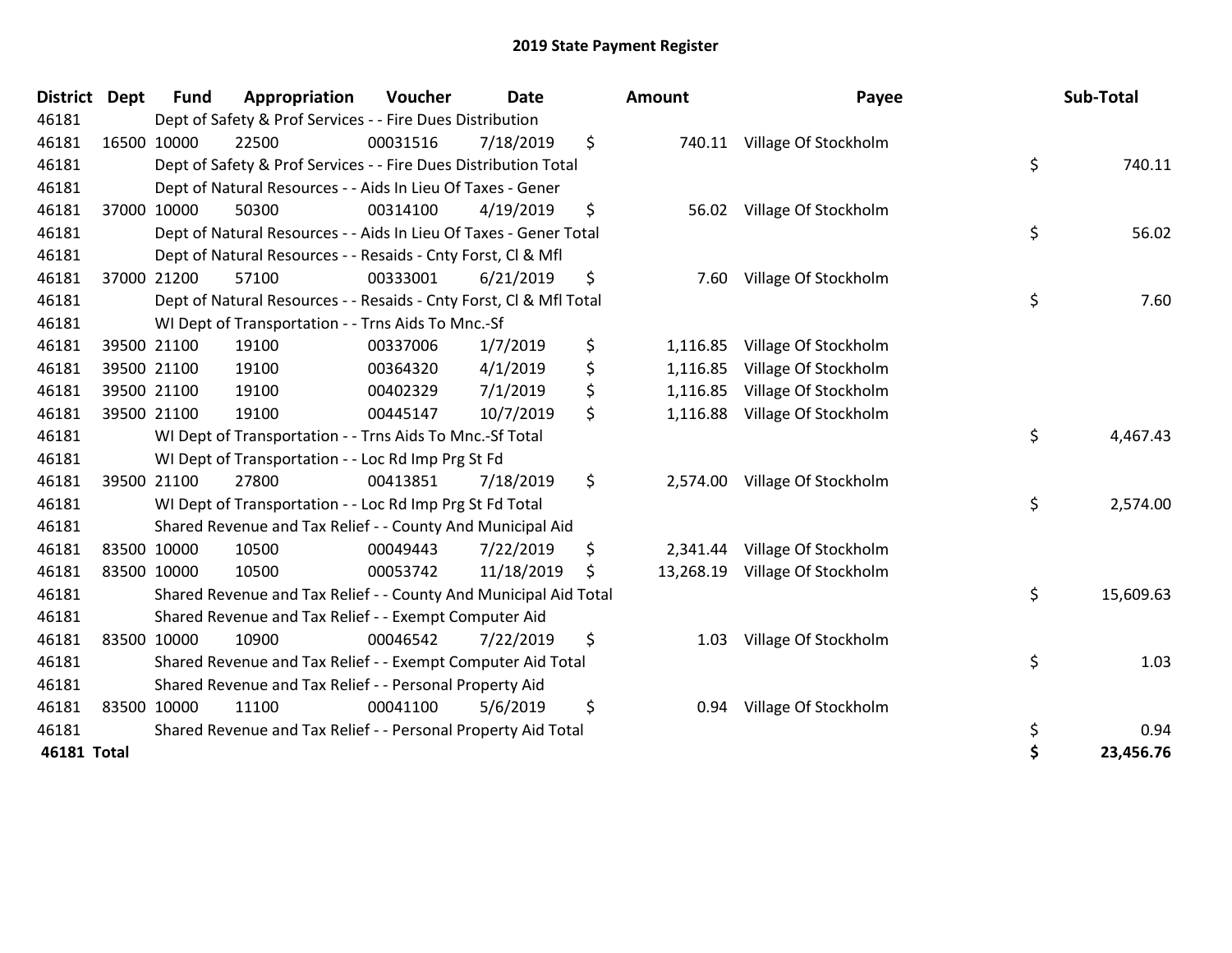| District Dept | <b>Fund</b> | Appropriation                                                                   | Voucher                 | <b>Date</b> |      | Amount     |                         | Payee | Sub-Total  |
|---------------|-------------|---------------------------------------------------------------------------------|-------------------------|-------------|------|------------|-------------------------|-------|------------|
| 46216         |             | Dept of Safety & Prof Services - - Fire Dues Distribution                       |                         |             |      |            |                         |       |            |
| 46216         | 16500 10000 | 22500                                                                           | 00030584                | 7/16/2019   | \$   |            | 4,455.97 City of Durand |       |            |
| 46216         |             | Dept of Safety & Prof Services - - Fire Dues Distribution Total                 |                         |             |      |            |                         | \$    | 4,455.97   |
| 46216         |             | Dept of Public Instruction - - Fed Grants, Program Operations                   |                         |             |      |            |                         |       |            |
| 46216         | 25500 10000 | 14100                                                                           | 00197561                | 10/30/2019  | \$   | 107.10     | City of Durand          |       |            |
| 46216         |             | Dept of Public Instruction - - Fed Grants, Program Operations Total             |                         |             |      |            |                         | \$    | 107.10     |
| 46216         |             | WI Dept of Transportation - - Hwy Sfty Loc Aid Ffd                              |                         |             |      |            |                         |       |            |
| 46216         | 39500 21100 | 18500                                                                           | 00441221                | 10/4/2019   | \$   | 1,000.00   | City of Durand          |       |            |
| 46216         | 39500 21100 | 18500                                                                           | 00469413                | 12/10/2019  | \$   | 3,804.84   | City of Durand          |       |            |
| 46216         |             | WI Dept of Transportation - - Hwy Sfty Loc Aid Ffd Total                        |                         |             |      |            |                         | \$    | 4,804.84   |
| 46216         |             | WI Dept of Transportation - - Trns Aids To Mnc.-Sf                              |                         |             |      |            |                         |       |            |
| 46216         | 39500 21100 | 19100                                                                           | 00337007                | 1/7/2019    | \$   | 22,357.99  | City of Durand          |       |            |
| 46216         | 39500 21100 | 19100                                                                           | 00364321                | 4/1/2019    | \$   | 22,357.99  | City of Durand          |       |            |
| 46216         | 39500 21100 | 19100                                                                           | 00402330                | 7/1/2019    | \$   | 22,357.99  | City of Durand          |       |            |
| 46216         | 39500 21100 | 19100                                                                           | 00445148                | 10/7/2019   | \$   | 22,357.99  | City of Durand          |       |            |
| 46216         |             | WI Dept of Transportation - - Trns Aids To Mnc.-Sf Total                        |                         |             |      |            |                         | \$    | 89,431.96  |
| 46216         |             | Department of Health Services - - Prepaid Medical Transport Reimbursement       |                         |             |      |            |                         |       |            |
| 46216         | 43500 10000 | 16300                                                                           | AMBULANCE 11/18/2019 \$ |             |      | 5,919.07   | City of Durand          |       |            |
| 46216         |             | Department of Health Services - - Prepaid Medical Transport Reimbursement Total |                         |             |      |            |                         | \$    | 5,919.07   |
| 46216         |             | Department of Justice - - Law Enforcement Train, Local                          |                         |             |      |            |                         |       |            |
| 46216         | 45500 10000 | 23100                                                                           | 00073088                | 10/18/2019  | - \$ | 800.00     | City of Durand          |       |            |
| 46216         |             | Department of Justice - - Law Enforcement Train, Local Total                    |                         |             |      |            |                         | \$    | 800.00     |
| 46216         |             | Department of Administration - - Federal Aid, Local Assistance                  |                         |             |      |            |                         |       |            |
| 46216         | 50500 10000 | 74300                                                                           | 00098743                | 3/20/2019   | \$   | 18,322.58  | City of Durand          |       |            |
| 46216         | 50500 10000 | 74300                                                                           | 00114654                | 12/26/2019  | \$   | 4,616.44   | City of Durand          |       |            |
| 46216         |             | Department of Administration - - Federal Aid, Local Assistance Total            |                         |             |      |            |                         | \$    | 22,939.02  |
| 46216         |             | Shared Revenue and Tax Relief - - Expenditure Restraint Program                 |                         |             |      |            |                         |       |            |
| 46216         | 83500 10000 | 10100                                                                           | 00049444                | 7/22/2019   | \$   | 12,656.05  | City of Durand          |       |            |
| 46216         |             | Shared Revenue and Tax Relief - - Expenditure Restraint Program Total           |                         |             |      |            |                         | \$    | 12,656.05  |
| 46216         |             | Shared Revenue and Tax Relief - - County And Municipal Aid                      |                         |             |      |            |                         |       |            |
| 46216         | 83500 10000 | 10500                                                                           | 00049444                | 7/22/2019   | \$   | 69,843.53  | City of Durand          |       |            |
| 46216         | 83500 10000 | 10500                                                                           | 00053743                | 11/18/2019  | \$   | 389,860.96 | City of Durand          |       |            |
| 46216         |             | Shared Revenue and Tax Relief - - County And Municipal Aid Total                |                         |             |      |            |                         | \$    | 459,704.49 |